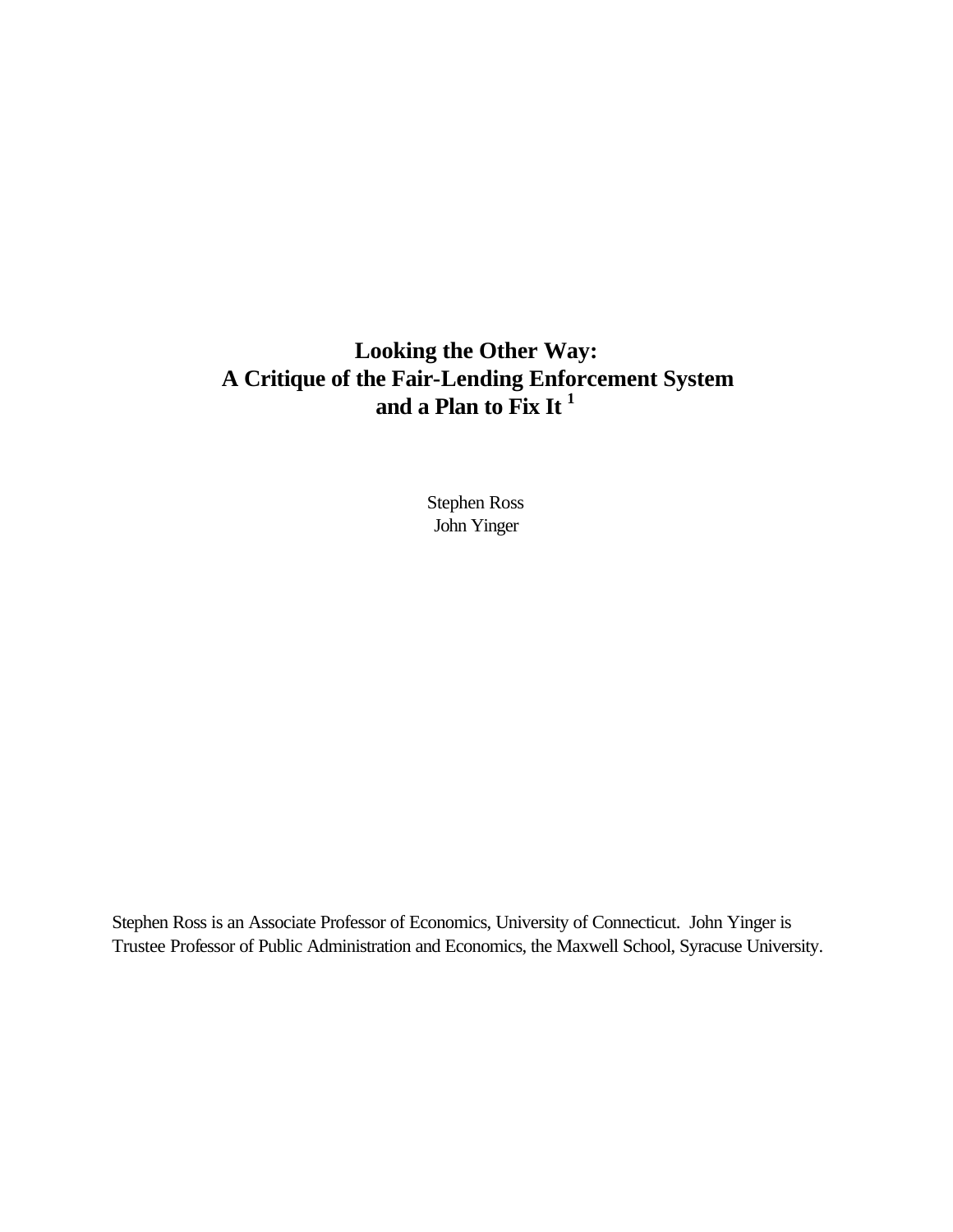#### **Introduction**

In 2000, the homeownership rate in the United States reached 67.4 percent — an all-time high. The benefits of homeownership were not evenly spread across ethnic groups, however. In fact, the homeownership rate was 73.8 percent for non-Hispanic whites, 47.2 percent for blacks, and 45.5 percent for Hispanics (U.S. Census Bureau, 2001). See Figure 1. These homeownership gaps undoubtedly have many causes, but one of the key suspects is discrimination in mortgage lending. The vast majority of households cannot buy a house without a mortgage loan, and discriminatory barriers to obtaining a mortgage could have a dramatic impact on homeownership.

A hint about the possible role of discrimination in mortgage lending comes from data collected under the Home Mortgage Disclosure Act (HMDA), which records the ethnicity of the applicant and the disposition of the application for virtually all the mortgage applications filed in the United States. In 2000, black applicants were twice as likely as white applicants to be turned down for a loan, and Hispanic applicants were 41 percent more likely to be turned down (FFIEC, 2001b). These loanapproval disparities do not prove that blacks and Hispanics face discrimination in mortgage lending, because they do not account for possible differences in loan features or borrower creditworthiness across groups. Nevertheless, the differences are so dramatic that they focus attention on the possibility that this type of discrimination might exist.

The purpose of this policy brief is to explore the possibility that mortgage lending discrimination contributes to ethnic disparities in homeownership, to evaluate the current fair-lending enforcement system, and to propose reforms in that system to make it more effective in uncovering — and, ultimately, eliminating — mortgage lending discrimination.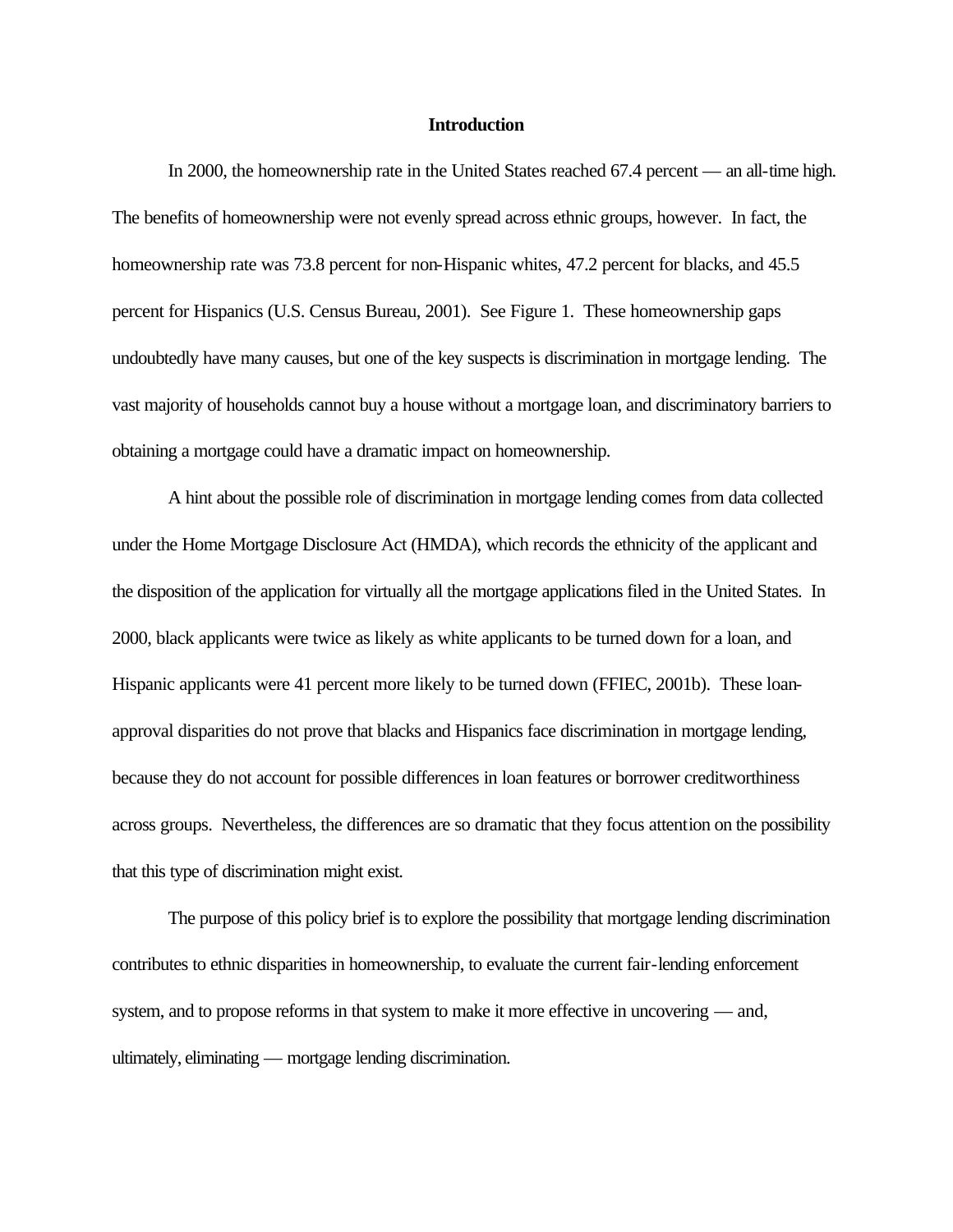## **What Is Discrimination in Mortgage Lending?**

Discrimination in mortgage lending is prohibited by the Fair Housing Act of 1968 (FaHA) and the Equal Credit Opportunity Act of 1974  $(ECOA)$ .<sup>2</sup> According to ECOA, as amended,

It shall be unlawful for any creditor to discriminate against any applicant, with respect to any aspect of a credit transaction —

(1) on the basis of race, color, religion, national origin, sex or marital status, or age (provided the applicant has the capacity to contract).<sup>3</sup>

This language reveals that a lender is allowed to consider an applicant's "capacity to contract" but is not allowed to define this capacity differently for people in a legally protected class.

ECOA also assigns fair-lending enforcement authority to the same federal financial institutions (namely the Office of Thrift Supervision, the Office of the Comptroller of the Currency, the Federal Reserve, and the Federal Deposit Insurance Corporation) that oversee other aspects of lender behavior. Each of these institutions regulates a different set of lenders. See FFIEC (2001a). According to ECOA, enforcement authority for mortgage bankers, which are non-depository lenders, is assigned to the Federal Trade Commission.<sup>4</sup>

FaHA also takes a strong stand against lending discrimination. This act gives enforcement power to the Departments of Housing and Urban Development and of Justice. In general, Justice is entitled to prosecute cases involving a "pattern and practice" of discrimination or an issue of national importance, whereas HUD is the main agency for dealing with discrimination complaints.<sup>5</sup> The Federal Financial Institutions Examination Council (FFIEC), which consists of all the federal financial regulatory institutions, provides a guide to the fair-lending regulations of its members. This guide covers discrimination in many types of actions by lenders. For example, this guide says that it would be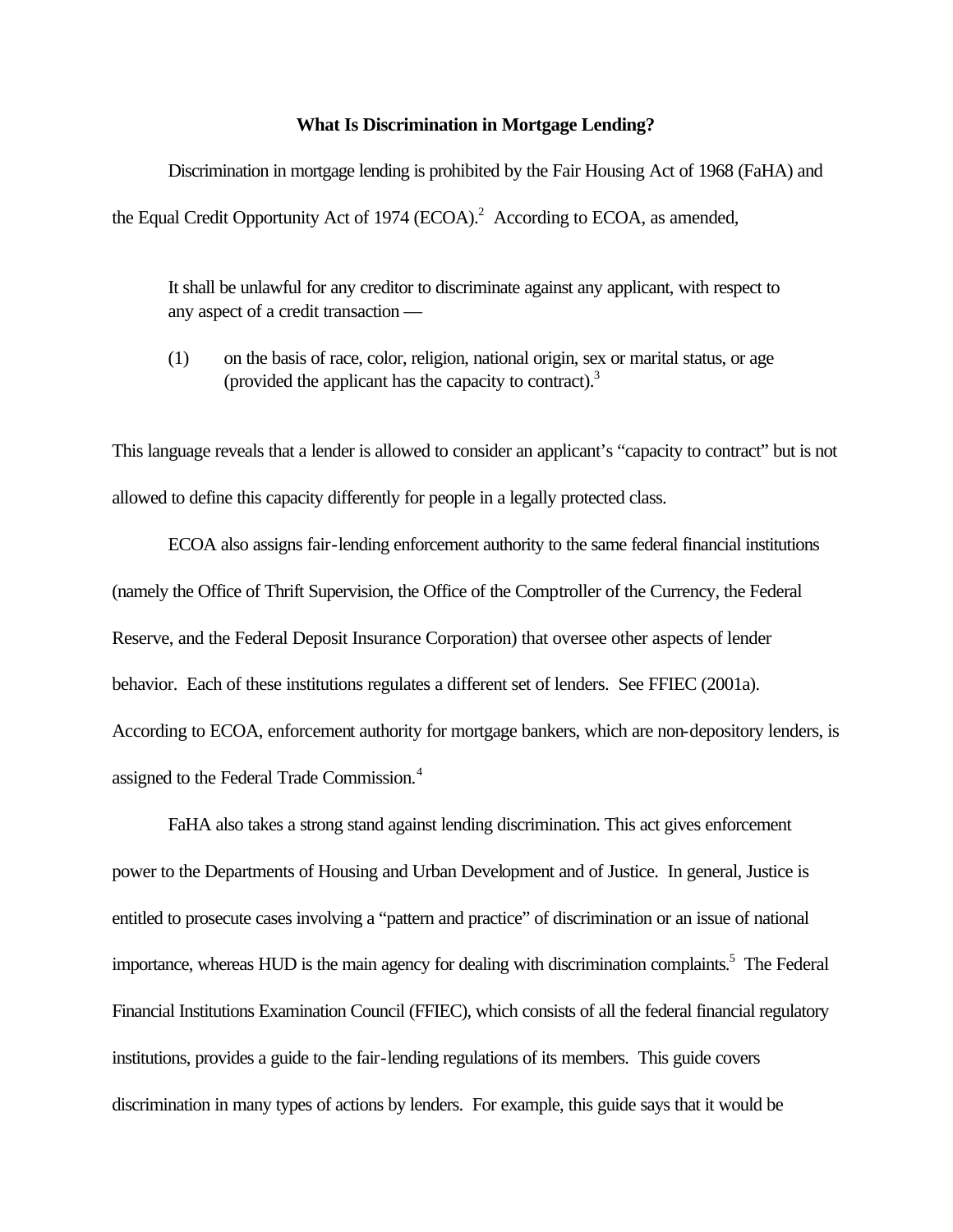discrimination for a lender to "Refuse to extend credit or use different standards in determining whether

to extend credit" based on an applicant's membership in a legally protected class (FFIEC, 1999, p. ii).

These civil rights laws also make a key distinction between different types of discrimination. As

the FFIEC guide puts it:

The courts have recognized three methods of proof of lending discrimination under the ECOA and the FH Act:

> Overt evidence of disparate treatment Comparative evidence of disparate treatment Evidence of disparate impact.

The existence of illegal disparate treatment may be established either by statements revealing that a lender explicitly considered prohibited factors (**overt** evidence) or by differences in treatment that are not fully explained by legitimate nondiscriminatory factors (**comparative** evidence)....

When a lender applies a racially or otherwise neutral policy or practice equally to all credit applicants, but the policy or practice disproportionately excludes or burdens certain persons on a prohibited basis, the policy or practice is described as having a "disparate impact"(FFIEC, 1999, pp. ii-iv).

In this policy brief, the behaviors identified by the first two "methods of proof," overt and comparative, will be called "disparate-treatment" discrimination, and careful attention will be paid to both disparate-treatment and disparate-impact discrimination. Indeed, recognizing that both type of discrimination exist is critical for evaluating — and reforming — the fair-lending enforcement system.

Finally, a case involving disparate-impact discrimination has three steps (FFIEC, 1999). The first step is to determine whether a practice has a disparate impact on a legally protected class of people. The second step is to determine whether the practice can be justified on the grounds of business necessity, and the third step is to determine whether there exists an alternative practice that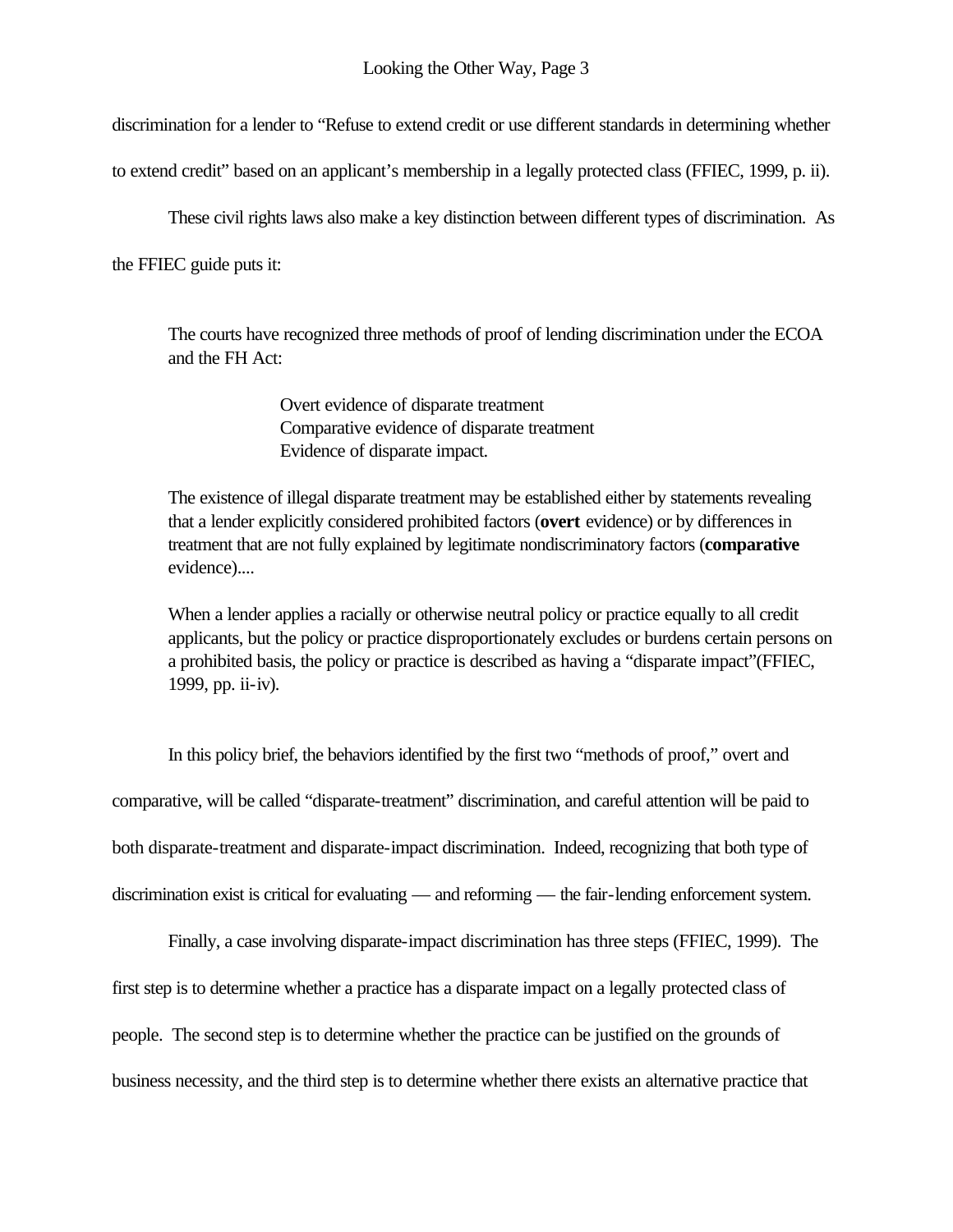achieves the same business objectives without the same disparate impact. Disparate-impact discrimination in lending is said to exist if (a) an enforcement agency finds that a lending practice has a disparate impact on a protected group and either (b) the lender cannot show that the practice is justified on the grounds of business necessity or (c) the enforcement agency shows that this disparate impact can be avoided through the use of an alternative practice that achieves the same business objectives. Although these steps are well established in law, the precise legal requirements for building a "prima facie" case for discrimination, part (a) or for building a business necessity defense, part (b), are not yet clear (Mahoney, 1998).

## **Why Should We Care About Discrimination in Mortgage Lending?**

Nobody claims to be in favor of mortgage lending discrimination, of course, but some people do not believe that we need to worry about it. Discrimination is a thing of the past, they say, and no lender could survive in today's competitive market if it practiced discrimination. For three principal reasons, we believe that this position is incorrect and that this nation should still care about discrimination in mortgage lending.<sup>6</sup> These reasons are the lack of change in the HMDA data, the results of a major study of mortgage lending discrimination, and the possibility of extensive disparate-impact discrimination.

#### **Lack of Change in the HMDA Data**

If discrimination were disappearing from mortgage markets, one would expect the loanapproval disparities in the HMDA data to be declining over time.<sup>7</sup> This has not been the case. In fact, the black/white loan-denial ratio has fluctuated around 2.0 since 1995, with a high of 2.07 in 1998 and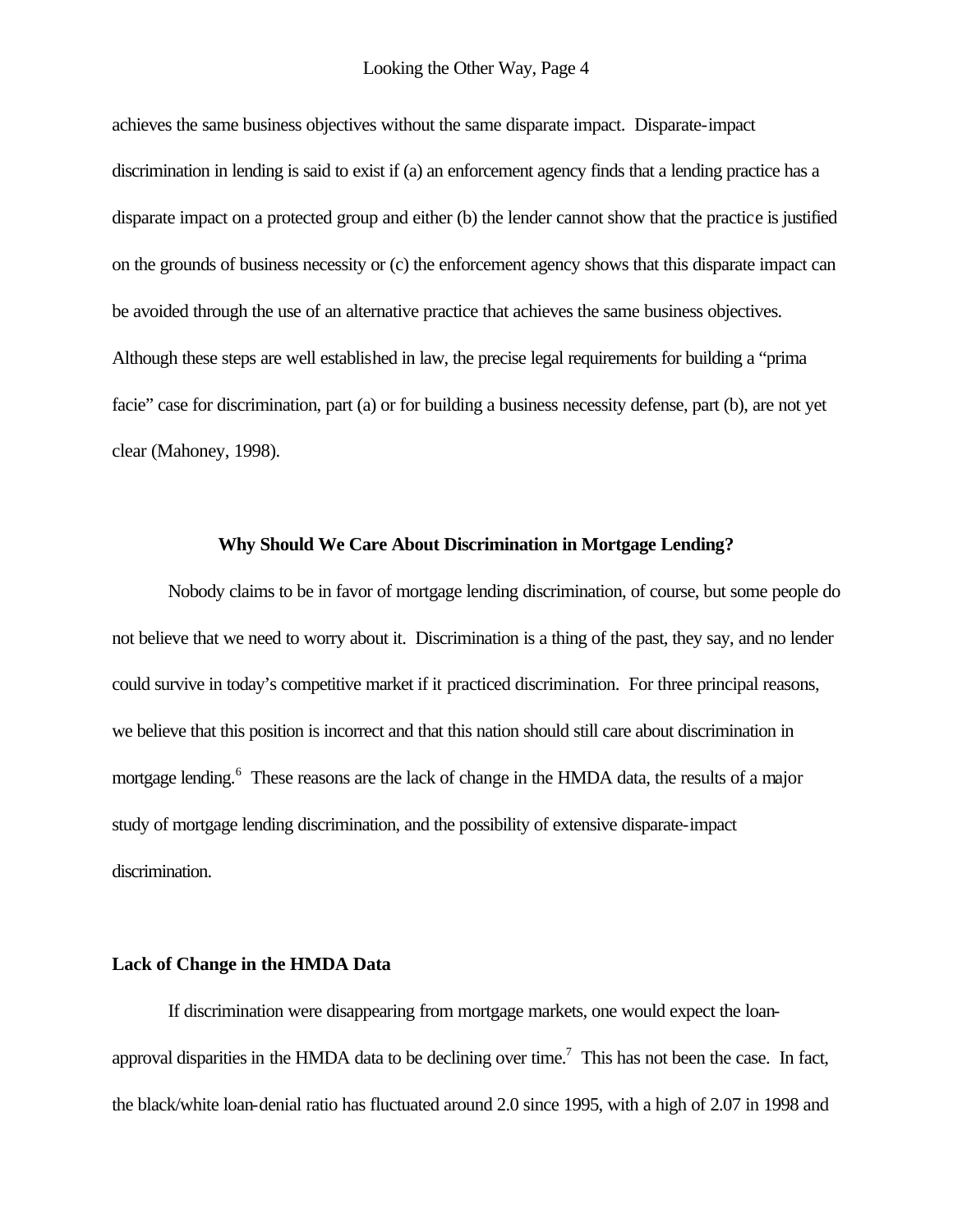a low of 1.92 in 1999.<sup>8</sup> The current ratio, 2.0, is slightly higher than the 1995 ratio, 1.95. See Figure 2. The Hispanic/white denial ratio has fluctuated around the lower value of 1.5, but it exhibits a similar pattern over time, with a relatively high value in 1998 and a relatively low value in 1999. Its current value, 1.41, is slightly below its value in 1995, 1.43.

# **Evidence from the Boston Fed Study**

An important study based on data from 1990, Munnell et al. (1996), found extensive evidence of mortgage lending discrimination. This study, which is known as the Boston Fed Study because its authors were researchers at the Boston Federal Reserve Bank, supplemented the HMDA data with extensive information on individual loan applications, including measures of the applicant's credit history. On the basis of these data, this study found that black and Hispanic applicants are 82 percent more likely to be turned down for a loan than are equivalent white applicants.<sup>9</sup> This result provides strong evidence of discrimination.

This study's methodology has been criticized by many scholars. However, several careful examinations of its data and methods conclude that the study's main result cannot be explained by most of the issues raised by these critics, including omitted credit variables, data errors, and mis-specification of the estimating equation. <sup>10</sup> See Carr and Megbolugbe (1993), Glennon and Stengel (1994), and Ross and Yinger (forthcoming).

One issue raised by several critics appears to have more bite. Specifically, the Boston Fed Study cannot rule out the possibility that underwriting criteria differ, for legitimate business reasons, across lenders and that the lenders selected by black and Hispanic applicants are not as well suited to their credit needs as are the lenders selected by whites (Glennon and Stengel, 1994, Stengel and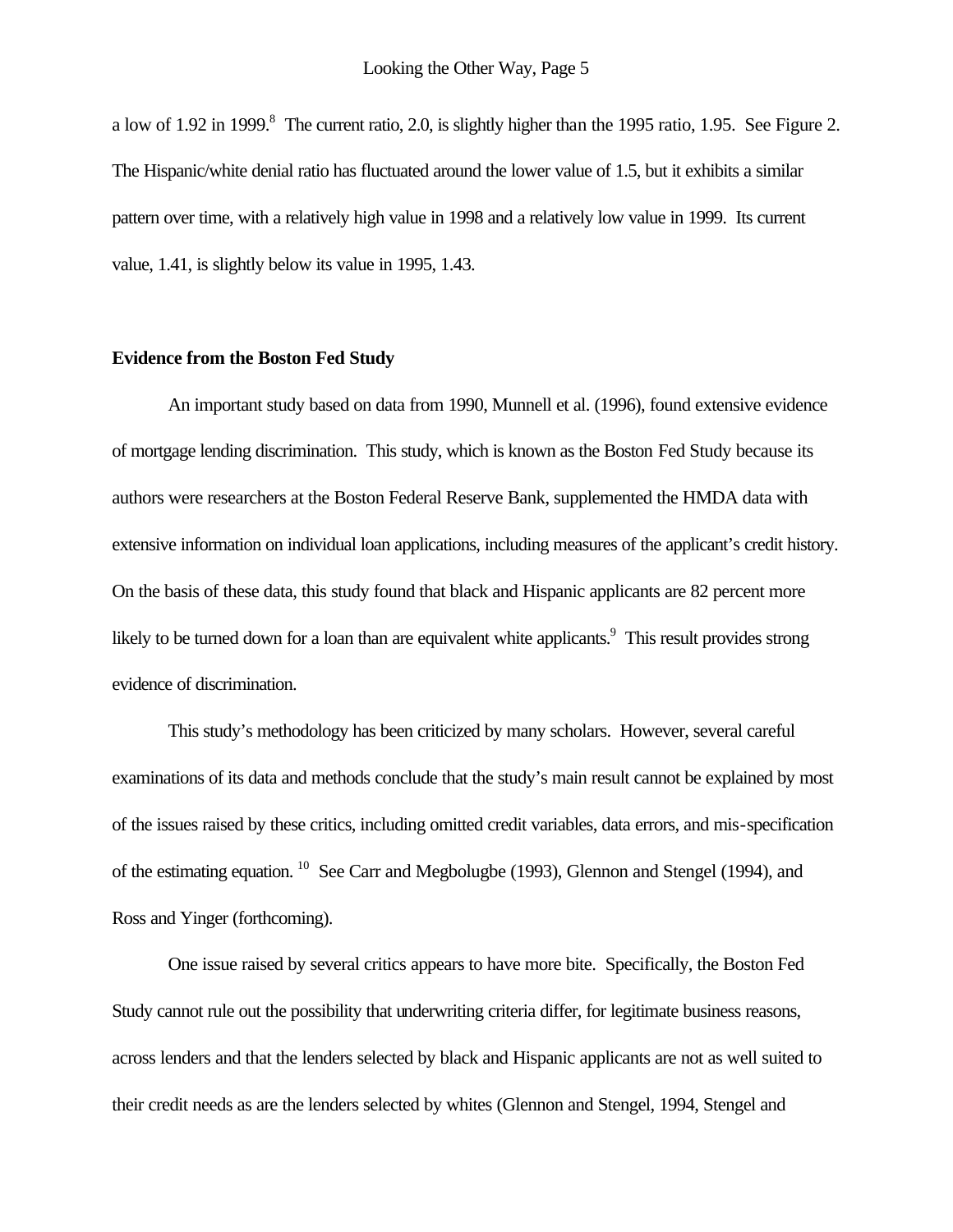Glennon, 1999). In this context, "legitimate" variation in underwriting standards is defined as variation that arises because different lenders draw on different pools of applicants and therefore have different experiences about the impact of various credit characteristics on the probability that a borrower will default.

Any such legitimate variation should be associated with the characteristics of a lender's loan portfolio, that is, with the characteristics of the loans a lender provides. By adding many characteristics of loan portfolios to the Boston Fed Study's data set, Ross and Yinger (forthcoming) are able to test for this possibility. They find that underwriting standards do, indeed, vary across lenders based on portfolio characteristics, but that accounting for this has no impact in the estimated minority-white disparity in loan approval. Legitimate differences in underwriting standards cannot explain the Boston Fed Study's main result, and one is left with the conclusion that this result is a sign of discrimination.

The Boston Fed Study is based on 1990 data and it has not been replicated.<sup>11</sup> As a result, there exists no direct evidence about the extent of discrimination in mortgage lending at the current time. Nevertheless, the Boston Fed Study provides the best available evidence and the HMDA data for the last several years provides no indication that discrimination is declining.<sup>12</sup>

## **The Potential Importance of Disparate-Impact Discrimination.**

The third reason for concern is that disparate-impact discrimination in mortgage lending could be widespread, even if, as several scholars have argued, disparate-treatment discrimination is no longer a serious problem. The potential importance of disparate-impact discrimination is suggested by two principal arguments.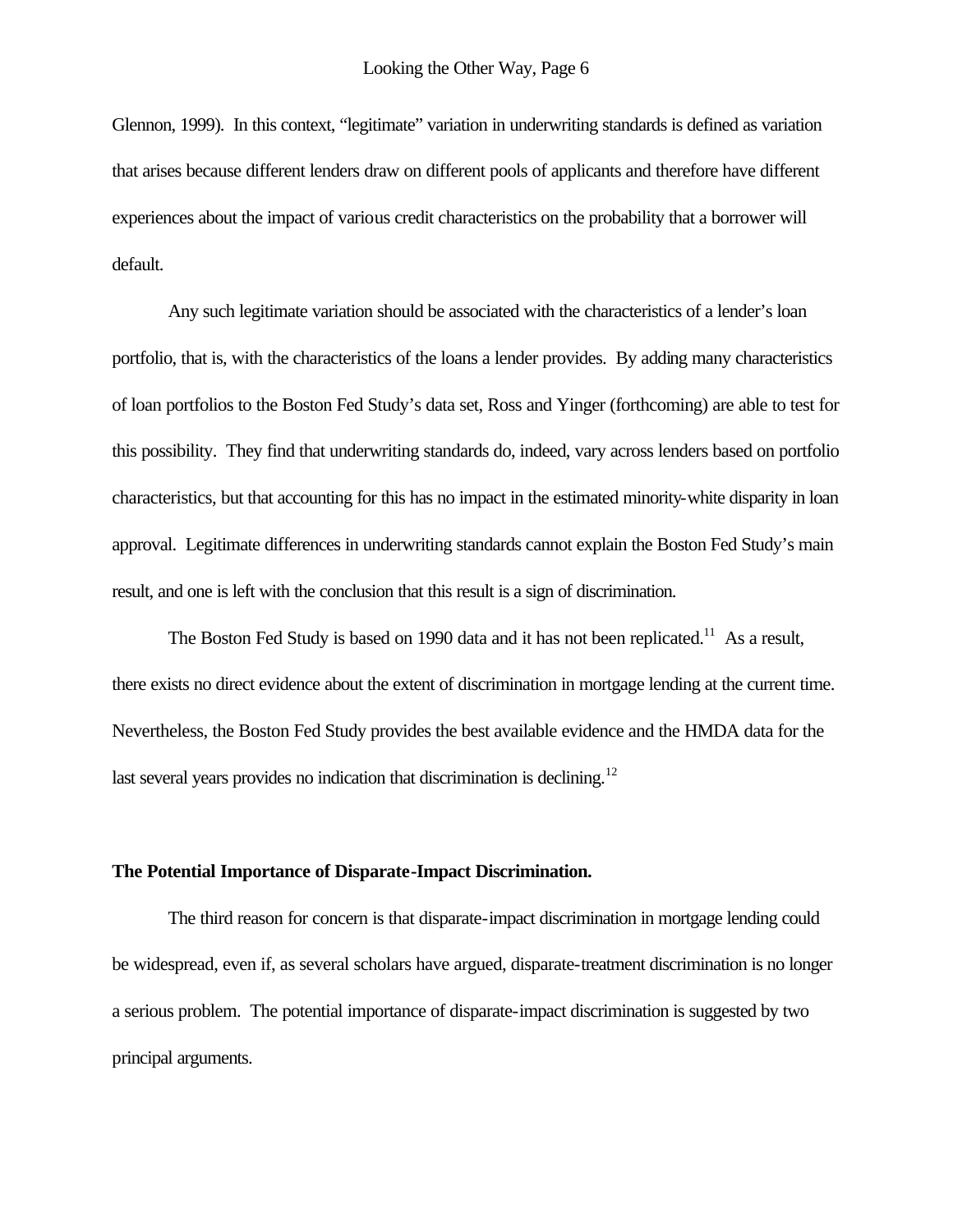First, disparate-treatment discrimination can readily be transformed into disparate-impact discrimination. As clearly explained by Lundberg (1991), economic agents who want to practice disparate-treatment discrimination but who are prevented from doing so may be able to achieve virtually identical outcomes by using characteristics other than group membership to predict which group an applicant belongs to.<sup>13</sup> This approach only works, of course, if there exist characteristics that are correlated with group membership. In the case of lending, this is clearly the case; on average, black and Hispanic loan applicants have poorer credit qualifications than do white applicants.

The possibilities for exploiting the correlation between credit characteristics and group membership are demonstrated by Buist et al. (1999) and by Blackburn and Vermilyea (2001), who show, using two different data sets, that the loan-approval decisions of lenders can be explained either by setting a lower approval rate for blacks and Hispanics than for whites with a common set of credit standards across lenders or by devising lender-specific underwriting standards that do not simply predict "the capacity to contract" but instead also predict group membership.<sup>14</sup> The latter possibility is, of course, disparate-impact discrimination.

The second argument for concern about disparate-impact discrimination is that it can easily be built into a credit-scoring or other automated underwriting scheme, even one that appears to treat all groups equally.

This argument is important because of the recent growth in the uses of these schemes.<sup>15</sup> Several private companies now provide credit scores, which are formulas that translate a loan applicant's financial characteristics and credit history into a score designed to predict default on a loan. These formulas are based on a statistical analysis of the impact of applicant characteristics on loan performance, usually measured by loan default, for a sample of previous loans. More general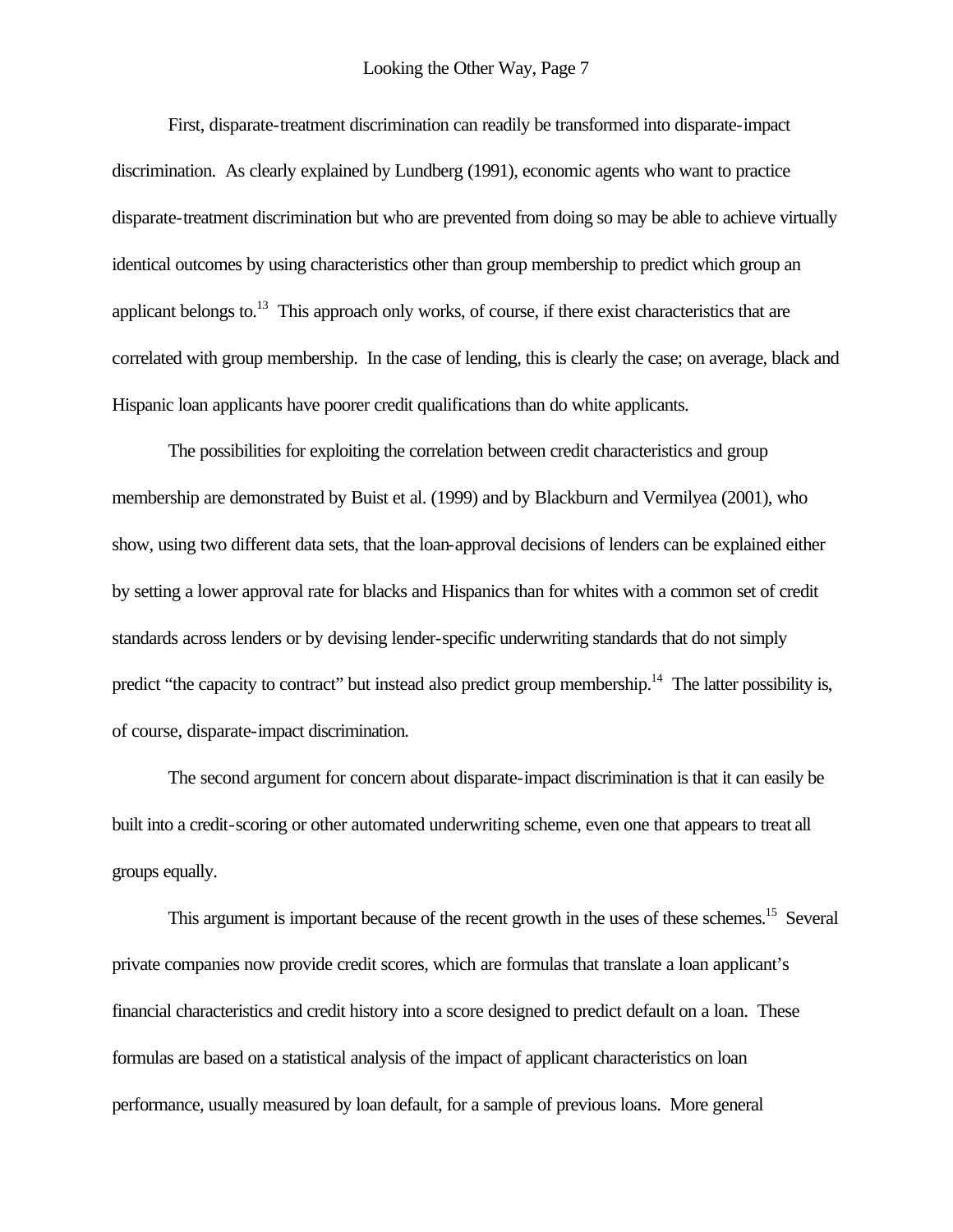automated underwriting schemes bring in additional explanatory variables, such as the nature of the loan or of the property being purchased. For example, Fannie Mae and Freddie Mac, key institutions in the secondary mortgage market, have developed automated underwriting schemes for use by loan originators who want to sell mortgages to these institutions. In some cases, automated underwriting schemes are so complete that mortgage transactions based on them are conducted entirely over the internet.

As several scholars have pointed out, automated underwriting schemes make disparatetreatment discrimination more difficult because they provide a detailed formula linking applicant characteristics to loan decisions, without any consideration of an applicant's race, ethnicity, or gender. See Avery et al. (2000), Buist et al. (1999), Yezer (1995). Indeed, in the extreme case of loans provided over the internet, the lender may not ever observe the applicant and may therefore not be able to use different underwriting criteria for different groups. The growth in automated underwriting does not make disparate-treatment discrimination impossible, because most schemes leave some room for lender judgment, but it appears to lower the likelihood that this type of discrimination takes place.

These scholars also point out, however, that automated underwriting does not rule out the possibility of disparate-impact discrimination. Indeed, an apparently group-neutral procedure for developing an automated underwriting scheme can lead to disparate-impact discrimination whenever groups differ on credit characteristics that are unobserved by the lender, such as the probability that a relative will be able to provide financial assistance in the case of unemployment or some other negative income shock.

Suppose, for example, that an automated underwriting scheme is based on a statistical analysis that ignores group membership altogether, which appears to be the procedure behind existing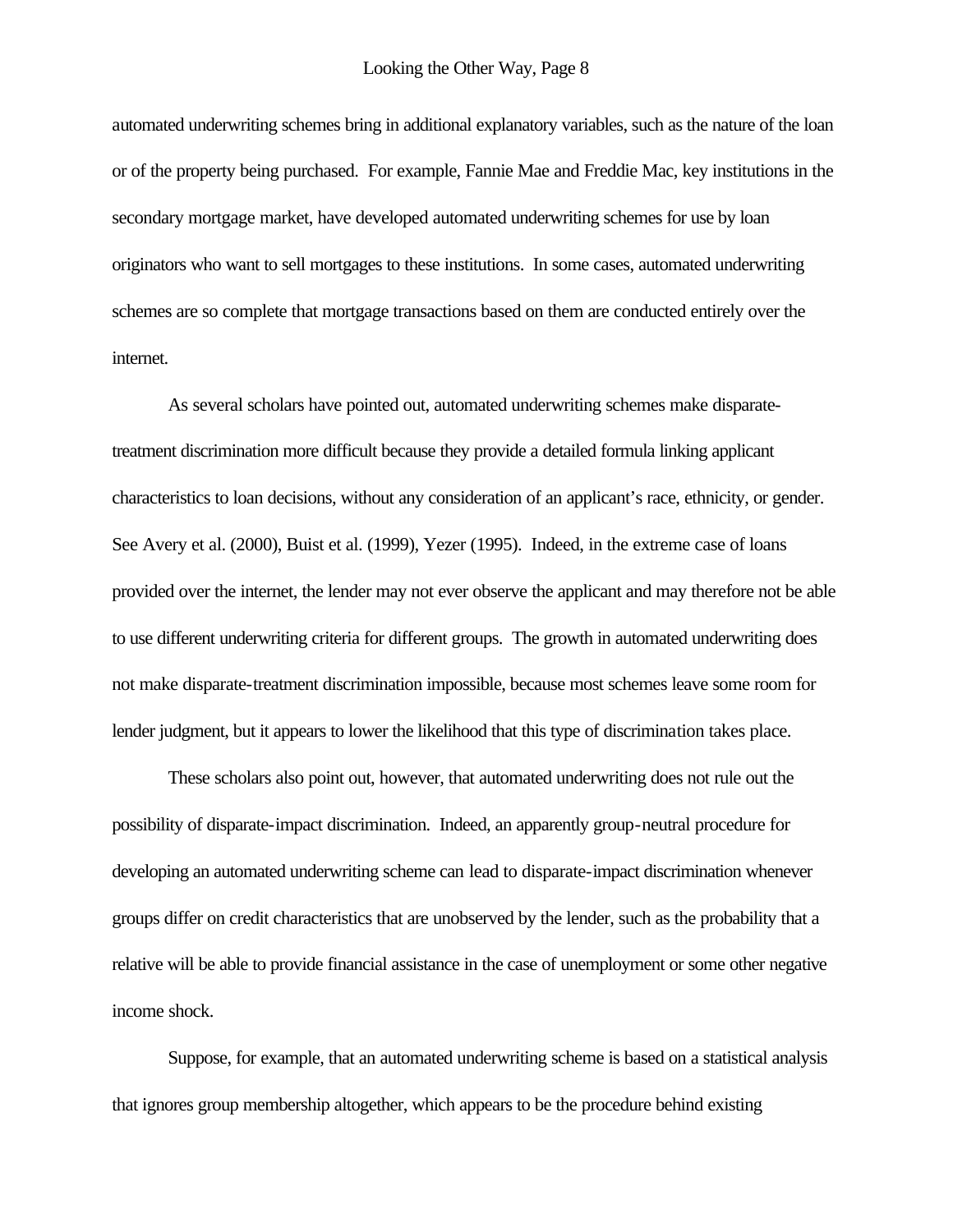schemes.<sup>16</sup> In this case, the estimated underwriting weights of observed credit characteristics capture not only the relationship between these characteristics and the probability of default, which is entirely legitimate, but also, to the extent that the observed credit characteristics are correlated with group membership, the role of average unobserved credit characteristics for each group, which lenders are not allowed to consider.<sup>17</sup> The only way to avoid disparate-impact discrimination in this situation is to base the underwriting weights in the scheme on a statistical analysis that includes group membership variables but then to ignore the impact of these variables in making a loan-approval decision. By leaving group membership variables out of its statistical analysis, therefore, an automated underwriting scheme may appear to be group neutral but is, in fact, introducing disparate-impact discrimination.

More generally, it is possible to test whether one automated underwriting scheme represents a legitimate, that is, non-discriminatory improvement over another scheme by determining whether it improves the predictions of loan performance **within** each group (Ross and Yinger, forthcoming). Disparate-impact discrimination arises when a scheme selects either the variables used to rate an application or the weights placed on these variables so as to predict the group to which an applicant belongs. Improved prediction for the set of applicants from a single group, say, whites, obviously cannot be affected by provisions that predict group membership. As a result, switching to a scheme that is common across groups and that improves within-group predictions is non-discriminatory, whereas switching to a scheme that improves overall predictions only by doing a better job of identifying group membership by definition involves disparate-impact discrimination.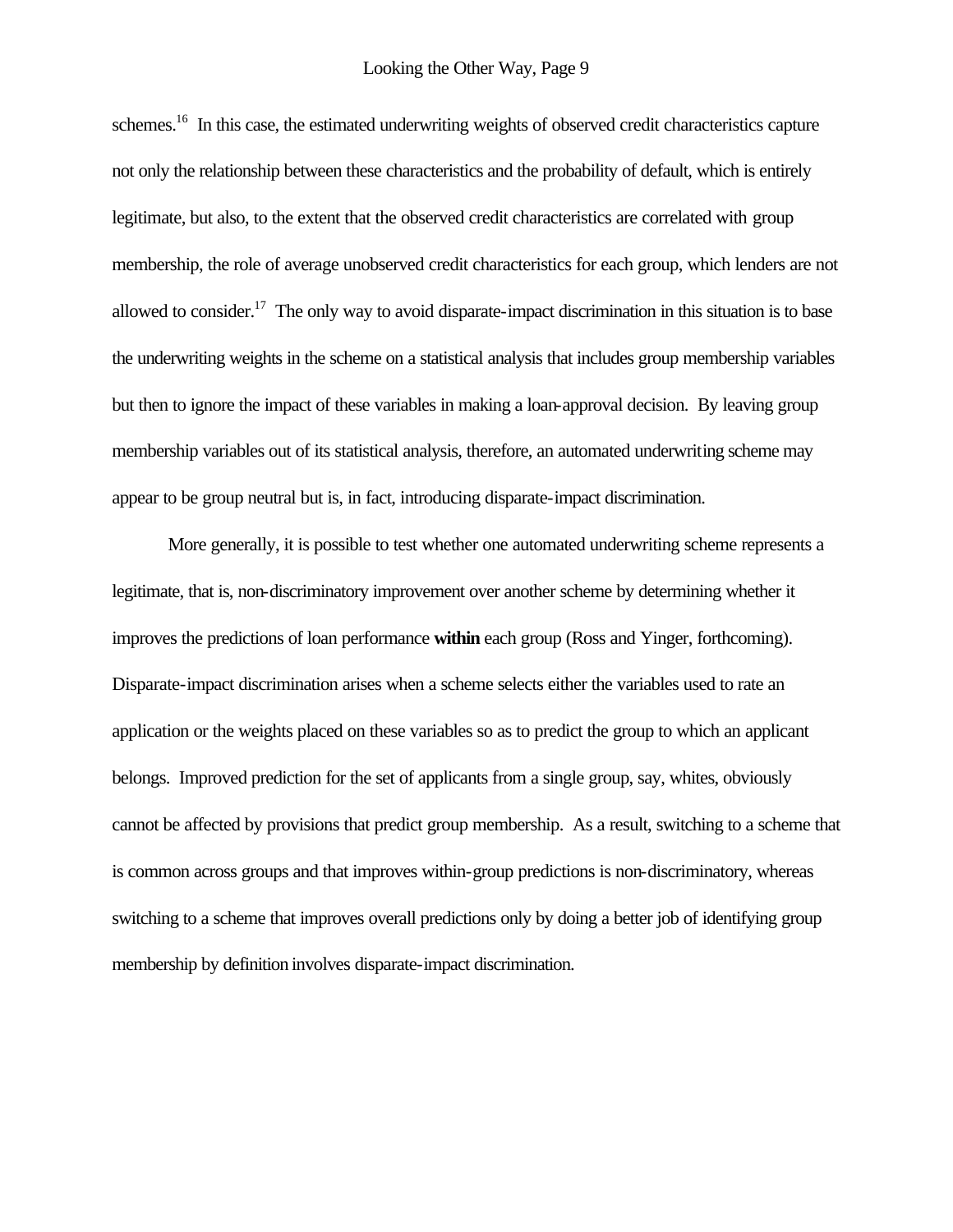Looking the Other Way, Page 10

# **What Is the Fair-Lending Enforcement System?**

As explained earlier, many federal institutions share responsibility for enforcing the ECOA and FaHA. The first line of enforcement at depository lenders comes from the financial regulatory agencies, which, as noted earlier, have jointly developed a set of enforcement procedures (FFIEC, 1999). These procedures, as implemented by the Federal Reserve, are described in Calem and Canner (1995). Alternative procedures developed by the Office of the Comptroller of the Currency are described by Stengel and Glennon (1999) and Courchane, Nebhut, and Nickerson (2000).

# **Traditional Enforcement Methods**

Calem and Canner (1995) begin by describing what they call "the traditional fair-lending

enforcement method."

To help assess the consistency of underwriting decisions, examiners traditionally have applied a technique know as "comparative loan file review" or "matched-pair analysis." Essentially, this procedure can be described as follows. The examiners begin by selecting a sample of applications. Next, they note on "Applicant Profile Worksheets" the key factors considered in the underwriting decision, and the disposition of each application. The examiners then evaluate the information on these spreadsheets to identify potential instances of disparate treatment of similarly qualified applicants (pp. 118-119).

Calem and Canner then discuss various problems with this approach. Our own evaluation,

which is presented below, builds on this analysis. According to Calem and Canner,

The traditional matched-pair examination procedure suffers from two important limitations. First, it is difficult for examiners to find applicants that are perfect, or even close, matches; some differences in underlying financial or property related characteristics nearly always remain.

Such differences in creditworthiness make it difficult to identify cases of unequal treatment. Even if there exist close matches among an institution's files, it may be difficult for an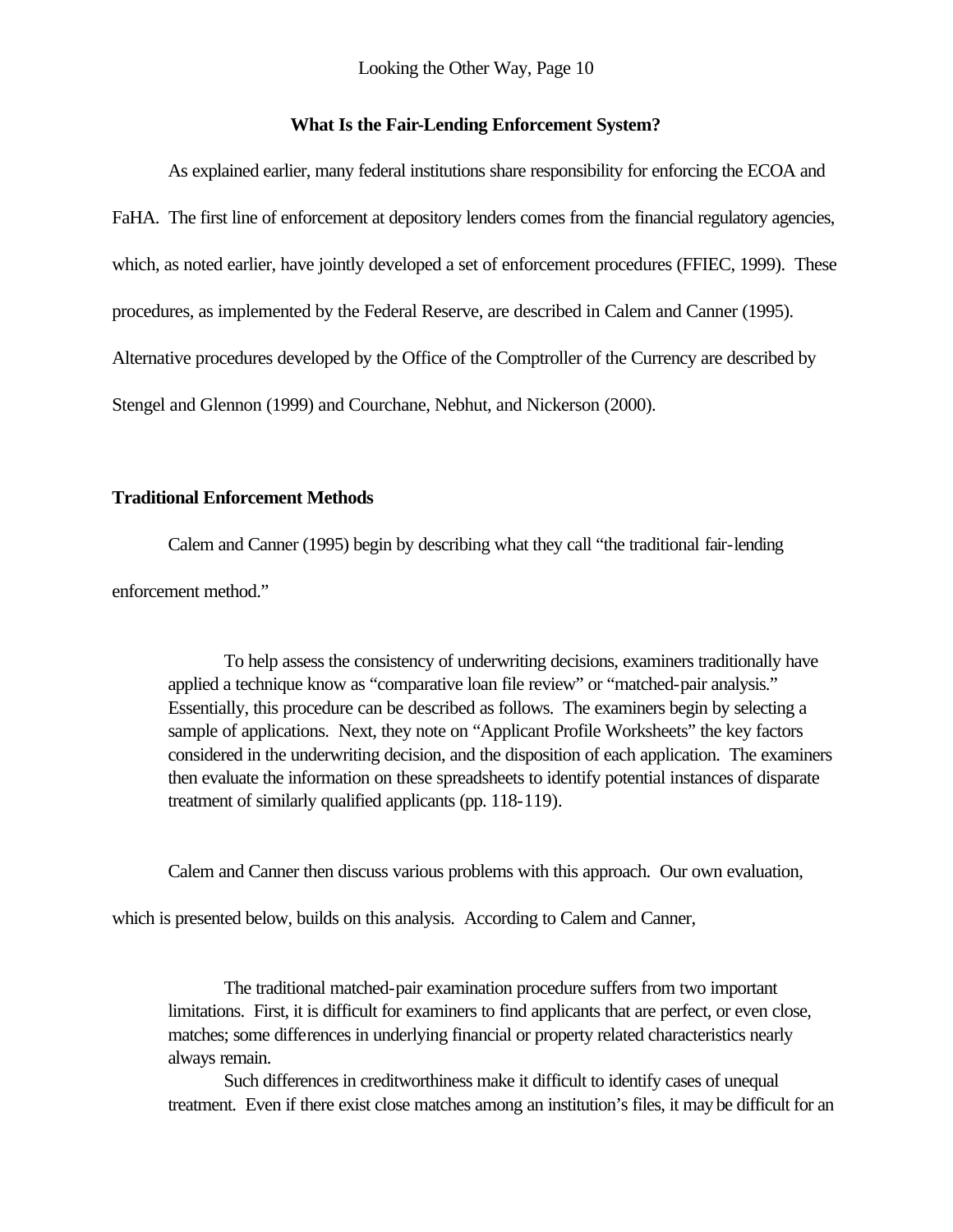examiner to find them through manual effort alone. Moreover, in some instances, there may not be many close matches among the pool of applicants.

The second difficulty with the traditional matched-pair approach is that even if some differences in treatment are detected, it is hard to determine whether these are isolated events that do not result from discrimination, or the result of a pattern or practice of discrimination. Differences in treatment observed for a particular "matched pair" could be a purely random outcome of the underwriting process (p. 119).

Another way to express these limitations is to say that it is difficult, if not impossible, to make judgments about the use of a multivariate procedure, such as loan underwriting, using one pair of observations. A multivariate procedure is one in which a decision is based on the weighted values of several different variables. In the case of underwriting, a comparison of one minority and one white application yields valid inferences about the treatment of that minority applicant only if those two applications are both comparable on all applicant, loan, and property characteristics and representative of other loans with those characteristics. This is an extremely demanding standard. Moreover, any procedure that does not meet the two above conditions could run into several problems not mentioned by Calem and Canner. For example, a case in which a minority applicant is expected to meet a higher standard could be mistaken for a case in which "comparable" minority and white applications are both approved.

#### **The Use of Regression Procedures by Fair-lending Enforcement Agencies**

Several fair-lending enforcement agencies have supplemented traditional enforcement procedures with regression analysis for individual large lenders. This approach has been used, for example, by the Justice Department (Siskind and Cupingood, 1996), the Office of Comptroller of the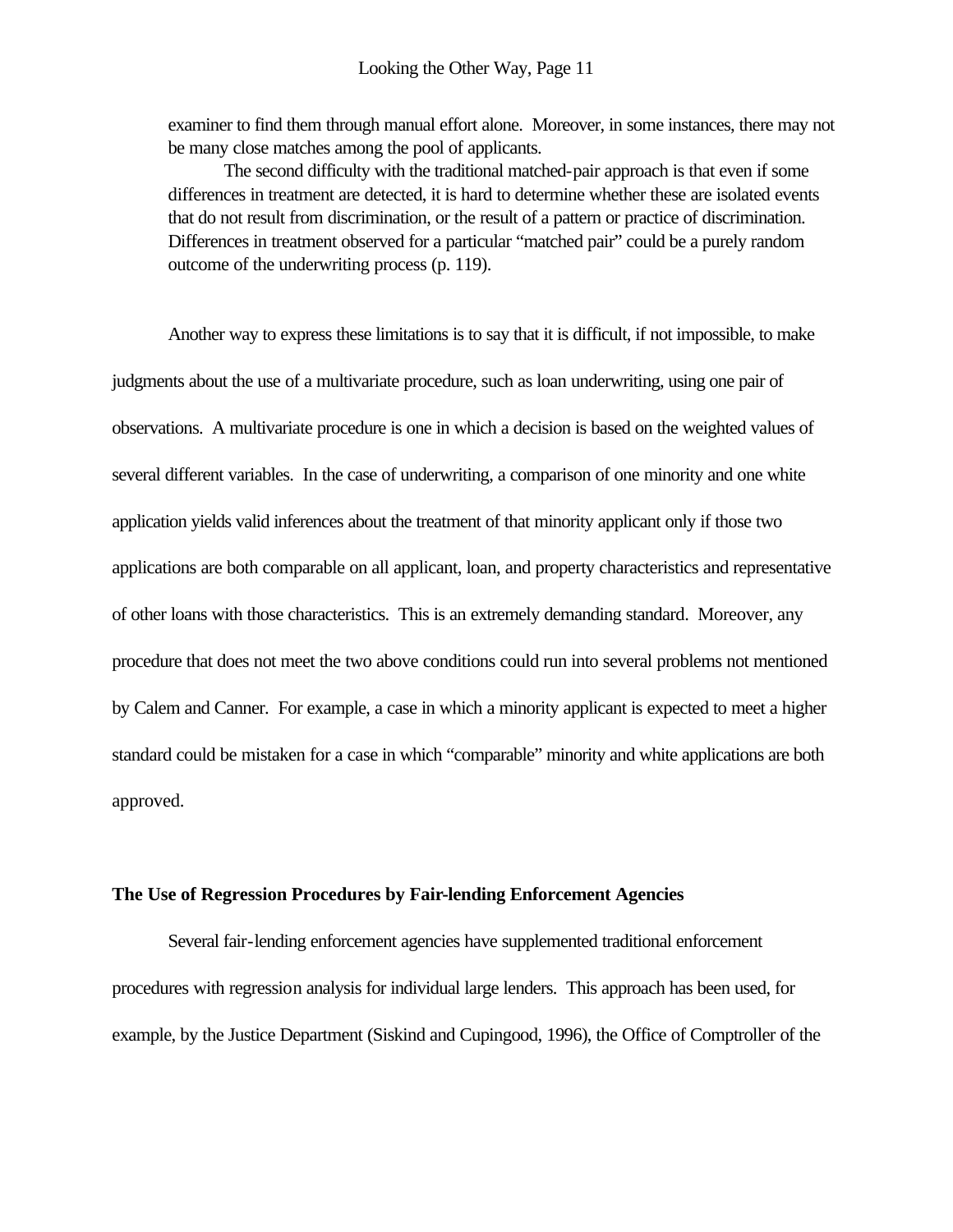Currency (Stengel and Glennon, 1999; Courchane, Nebhut, and Nickerson, 2000), and the Federal Reserve Board (Calem and Canner, 1995; Avery et al., 1997; Calem and Longhofer, 2000).

Calem and Canner (1995) explain that these procedures were developed at the Federal Reserve in an attempt to overcome the limitations of traditional enforcement techniques. The Federal Reserve's regression-based technique involves supplementing HMDA data for a sample of loan applications, both minority and white, submitted to a particular lender.

Once the data have been collected, the next step in the procedure is to estimate a loan-approval regression.

To gauge the effect of applicant race on the disposition of loan applications, examiners, in consultation with Reserve Bank economists, construct a statistical model of the lender's underwriting decisions. This model is developed on the basis of information gathered from the bank's written underwriting guidelines and from interviews with loan officers. Factors considered important to the decision of whether to approve an application are included as explanatory variables in the model of loan disposition (p. 121).

The next step involves interpreting the results of this regression.

If the results of the statistical analysis indicate that the race of the applicant is a statistically significant predictor of loan disposition, then this is viewed as an initial indication that a pattern or practice of discrimination may exist.

However, the statistical model is necessarily an abstraction that can only partially replicate the loan approval process. Each and every factor that might reasonably influence an underwriting decision cannot possibly be incorporated into a model. Therefore, the statistical results alone are not considered definitive. In order to more fully evaluate the discrimination issue, examiners select specific loan files for closer review (Calem and Canner, 1995, p. 123).

The loan files selected for further review are minority/white pairs consisting of "minority

applicants who have been denied credit and who appear as well qualified as, or better than, white

applicants who were approved" (Calem and Canner, 1995, p. 123). For these file pairs, which appear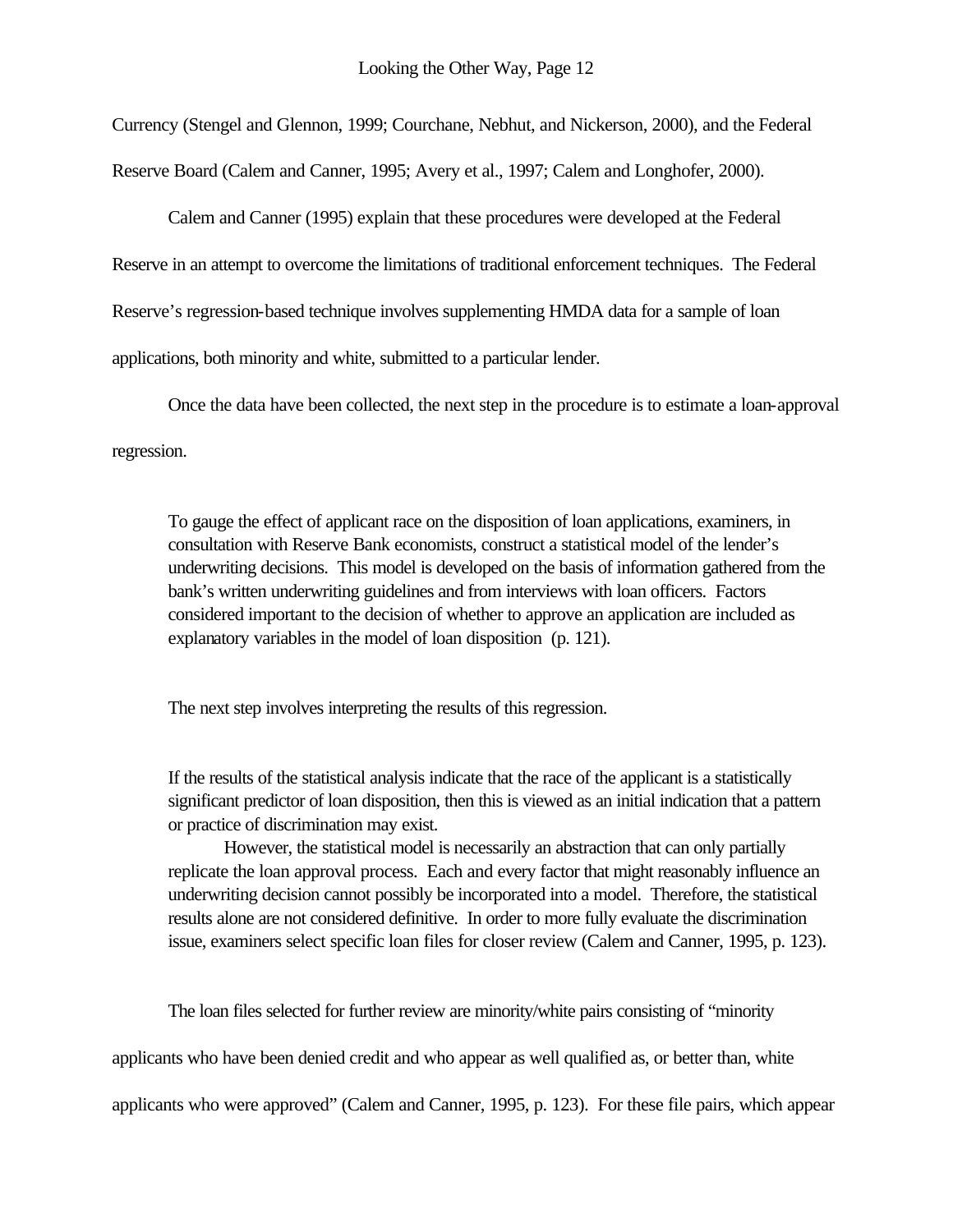to involve discrimination, the examiners try to identify a legitimate business explanation for the relatively unfavorable treatment of the minority applicant. If any such explanation is found, the file is not considered to be a case of discrimination. As Calem and Canner (1995, p. 124) put it: "examiners may find that factors omitted from the model may account for these decisions." See also Calem and Longhofer (2000) and Stengel and Glennon (1999).

Although similar to those developed by the Federal Reserve, the OCC procedures described by Courchane, Nebhut, and Nickerson (2000) place more weight on the statistical analysis and less weight on the follow-up comparisons of loan files.

#### **What Is Wrong with the Fair-Lending Enforcement System?**

The new regression procedures used by several fair-lending enforcement agencies are valuable contributions to the fair-lending enforcement system. Most importantly, they recognize that building a prima facie case for discrimination requires a multivariate procedure. Even with these new procedures, however, this system retains two serious limitations: it misses many instances of disparate-treatment discrimination and it fails to look for disparate-impact discrimination at all.<sup>18</sup>

# **The Need to Obtain an Accurate Estimate of Disparate-Treatment Discrimination**

Enforcement procedures to measure disparate-treatment discrimination should, of course, be as accurate as possible. According to the official interagency definition, discrimination in loan approval exists when, among other things, lenders "use different standards in determining whether to extend credit" to people in a legally protected class (FFIEC, 1999, p. ii). The underwriting standards to which this definition applies depend upon many applicant, loan, and property characteristics. These standards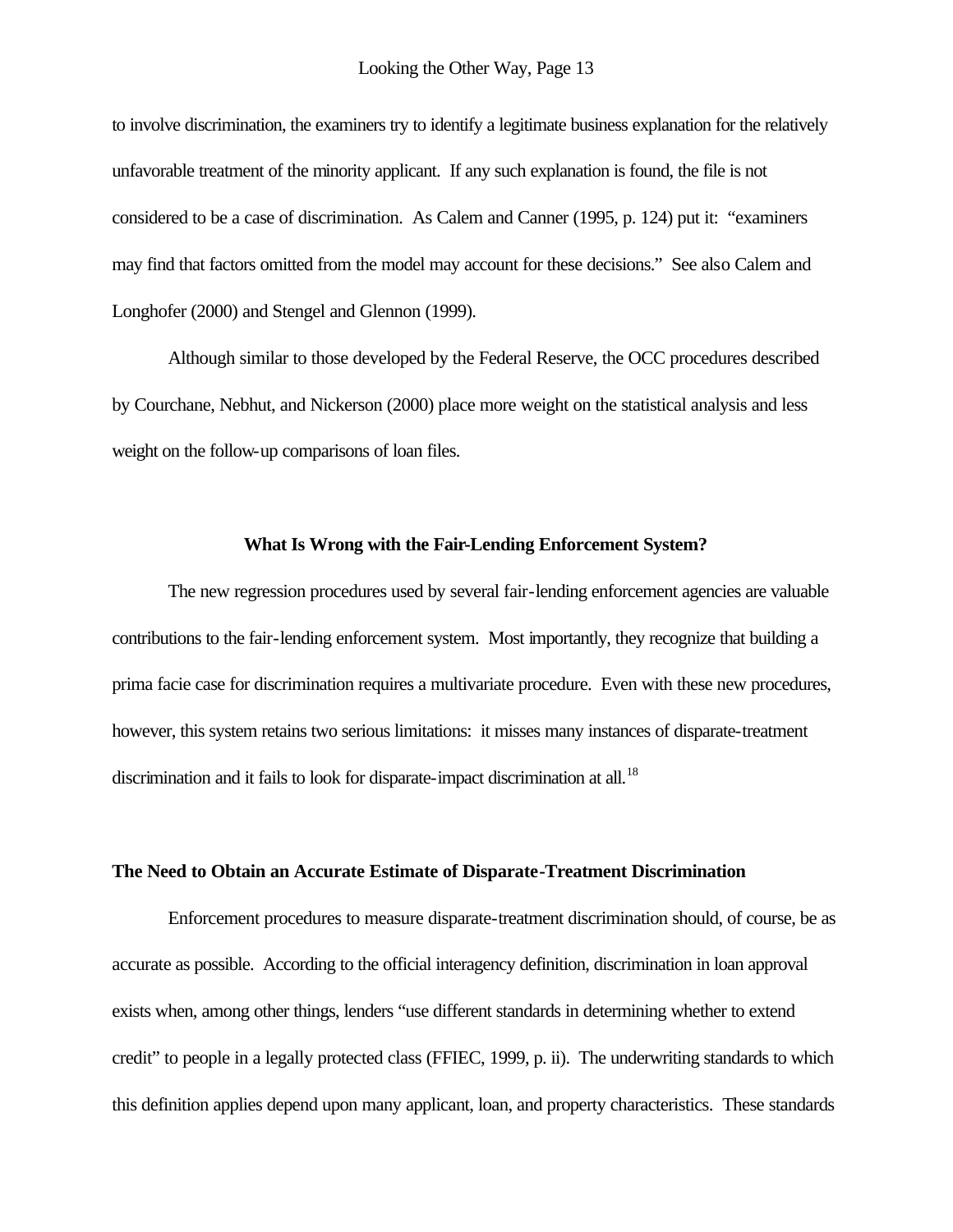cannot be directly observed but must instead be inferred from the actions taken by lenders through the use of a multivariate statistical procedure; in other words, an accurate enforcement procedure requires a multivariate analysis..

The new regression procedures used by fair-lending enforcement agencies represent a significant step in the right direction because they recognize this principle. Compared to traditional file reviews, in other words, these regressions lead to a process that is more likely to find discrimination when it exists and less likely to find discrimination when it does not exist. As they are currently designed, however, the file-review procedures used by the Federal Reserve appear to forget this principle and therefore have the potential to undermine the gains from using regressions. The problem here lies not with file reviews as such, but instead with the way information from file reviews is used by some enforcement agencies.

To be specific, information from post-regression file reviews can be used in two ways. The first way, which is the one built into the Federal Reserve procedure, is to search for "information that would legitimately account for the divergent credit decisions" (Calem and Canner, 1995, p. 124), that is, for benign explanations for cases in which minority applicants appear to have been treated less favorably than comparable whites.

Unfortunately, however, this approach runs into exactly the same problems as traditional file reviews, namely, that it may be difficult to identify comparable files and any two files identified as comparable may still differ in important ways. Calem and Canner admit this when they say that their new procedure "is very similar to the 'matched-pair' technique traditionally used by examiners" (p. 123). However, they go on to argue that the new approach is better because "the statistical model guides the identification of matched pairs for review" (p. 123). It is no doubt true that the quality of the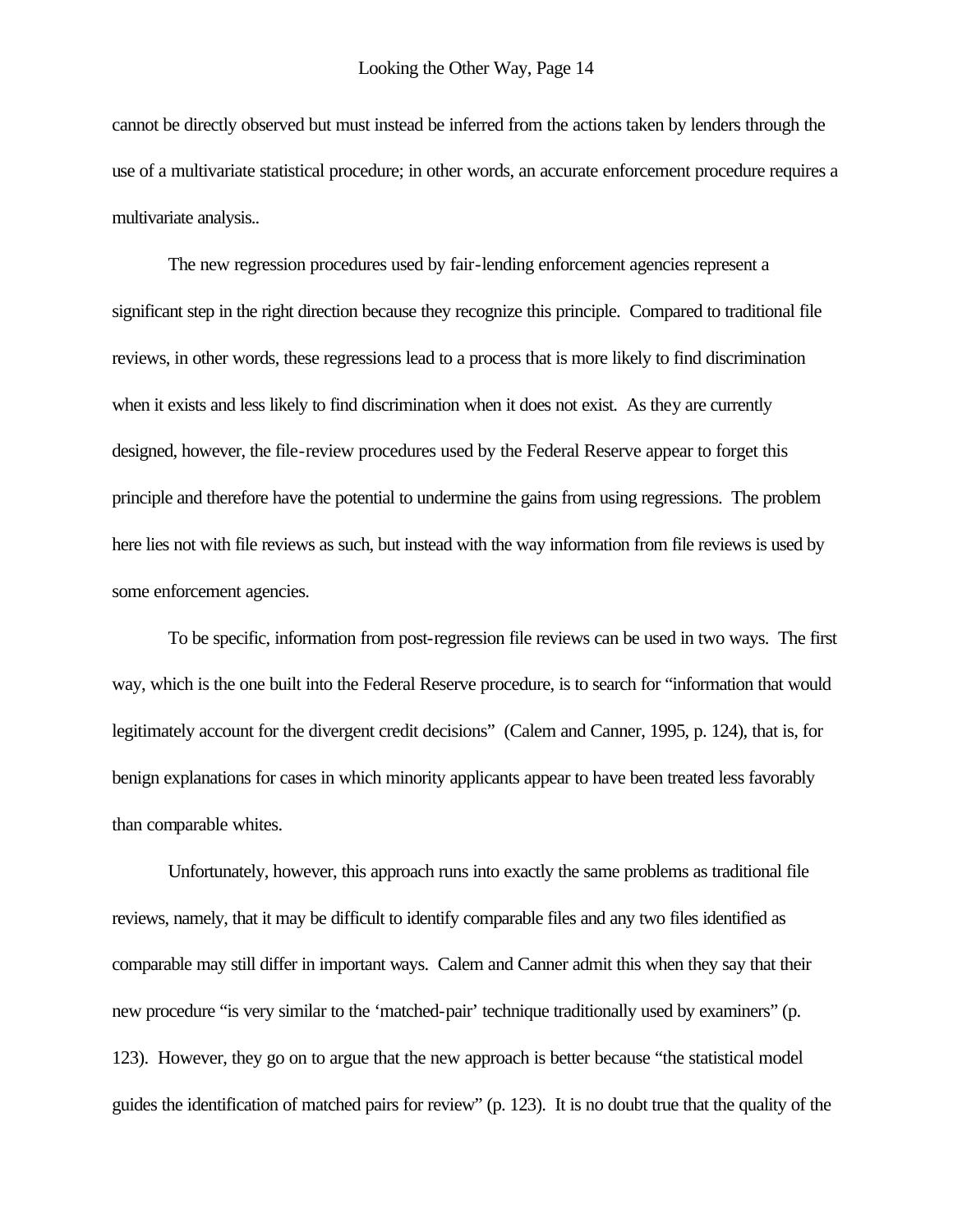matches is improved through the use of the statistical model, but a model cannot eliminate the problem. Even if two matched files have identical values for "key underwriting variables," they are bound to differ on some other characteristics, and it is not logically possible for a file review to determine the impact of these differences on the underwriting decision. In short, a file review cannot provide an alternative test for the hypothesis that discrimination exists.

The information from post-regression file reviews can also be used to improve the regression specification or to do tests for the robustness of the results. The OCC procedures in Courchane, Nebhut, and Nickerson (2000) appear to follow this approach. This second way of using the information is consistent with principle that underwriting discrimination cannot be identified without a multivariate procedure. Consider the examples provided by Calem and Canner (1995). If some applicants are unable to document all reported income, then regulators should re-estimate the regression with an "unable to document" variable. If underwriters make a distinction between revolving debt and installment debt in scoring late payments, then regulators should estimate a regression that incorporates this distinction. These revised regressions would make full use of the information in the file reviews without giving up the regression's multivariate structure.

Another way to put this is that file reviews may be able to identify underwriting factors that were missed in an initial regression, but they cannot determine the weights placed on these underwriting factors. As explained earlier, these weights cannot be directly observed but instead must be inferred using multivariate statistics. It is not logically possible to determine whether a newly identified underwriting factor can explain a minority rejection without estimating the weight placed on this factor by the lender — and controlling for other factors.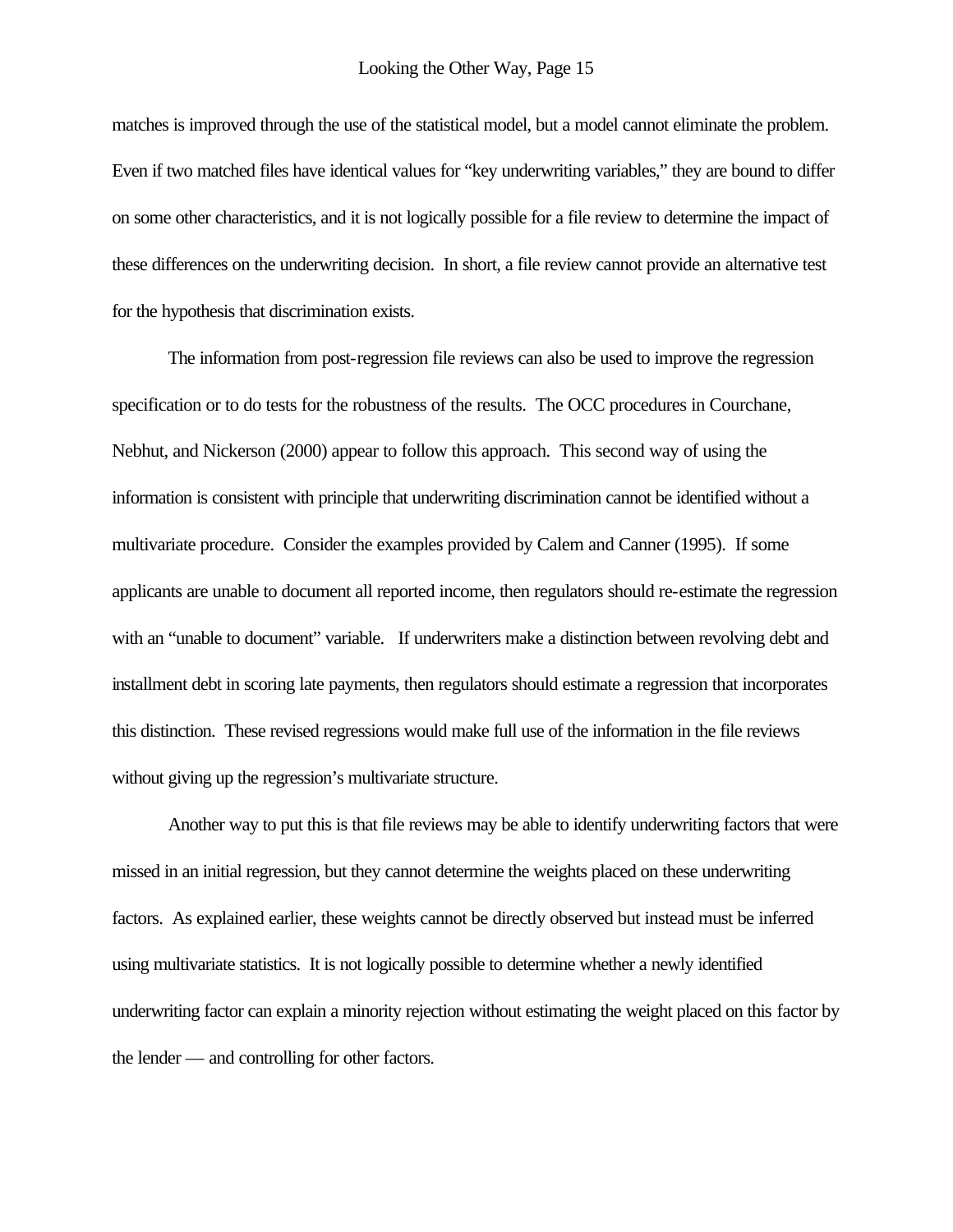The lesson from this analysis is that a formal test for disparate-treatment discrimination requires a multivariate underwriting model estimated with a carefully determined specification and carefully collected data. The specification of this model should reflect, as fully as possible, a lender's stated underwriting standards, and it should, to the extent possible, incorporate lessons learned from interviews or file reviews. Fair lending laws require lenders to use the same underwriting standards for all applicants, regardless of their group membership. Allowing lenders to evaluate applications on the basis of idiosyncratic factors and to place unobservable weights on these factors in making their underwriting decisions eviscerates these laws by making it impossible to determine whether common standards are applied to all applicants. Thus, fair lending laws cannot be enforced unless lenders are held to a standard of equal treatment based on an available and objective standard, namely, a multivariate analysis of the lender's loan-denial decisions.

Because a regression analysis inevitably involves judgements, a lender should, of course, be allowed to comment on a regression analysis that finds it practices disparate-treatment discrimination. In our view, a thoughtfully conducted loan-approval regression that finds a significantly higher loandenial rate for minorities than for whites, controlling for credit characteristics, establishes a prima facie case for disparate-treatment discrimination and therefore shifts the burden of proof onto the lender. In this situation, the lender can escape the charge of disparate-treatment discrimination only if it can provide an alternative regression specification that is consistent with its expressed underwriting policies (and with principles of regression methodology) and that indicates no significant difference in loan approval between minority and white applicants.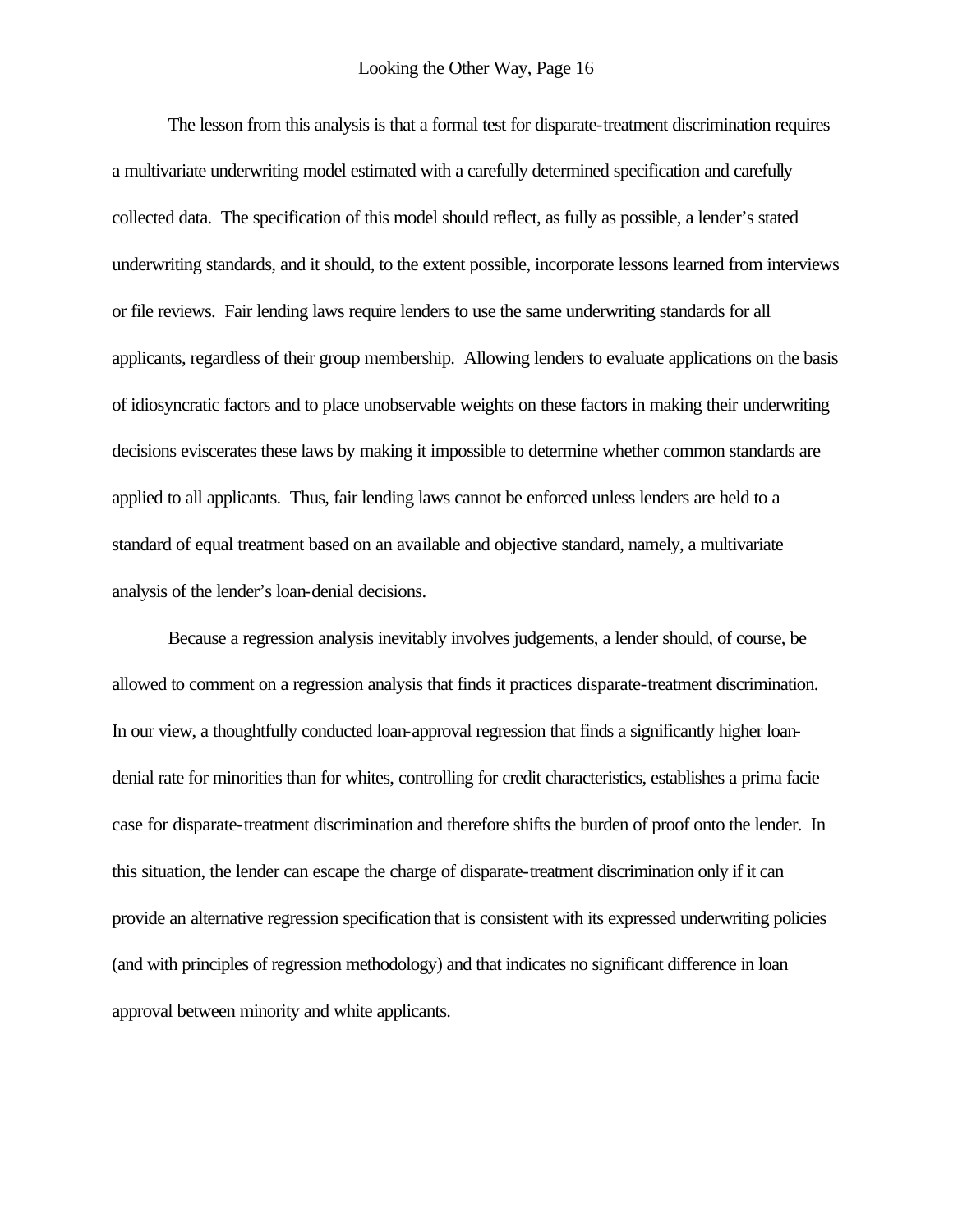# **The Need to Look for Disparate-Impact Discrimination**

Both the traditional enforcement policies and the regression-based policies developed by several fair-lending enforcement agencies also have another major flaw: they are incapable of identifying most cases of disparate-impact discrimination. In fact, as stated in Avery et al. (1997), Stengel and Glennon (1999), and Courchane, Nebhut, and Nickerson (2000), the explicit purpose of the regression-based procedures is to identify disparate-treatment discrimination alone. As Avery et al. put it (p. 14):

In any statistical analysis of discrimination (parametric or nonparametric), the goal is to determine whether or not the treatment of an individual would have been different had the individual been of a different minority status.

This is a textbook definition of disparate-treatment discrimination and it completely ignores behavior that has a disparate-impact on member of a minority group.

Moreover, Courchane, Nebhut, and Nickerson (2000) explicitly reject regressions that pool information across lenders, such as those proposed in Section 10.3, on the grounds that pooling is a poor technique for isolating disparate-treatment discrimination:

Specifically, the finding of disparate treatment requires comparison of the treatment of all applicants at a particular institution, under the credit guidelines of that institution. While a merged set of data from several institutions might reveal an underlying problem, and analysis of public use HMDA data might indicate where problems might be more likely to exist, it is the examination of an institution under its own standards that can best indicate the extend and scope of the disparate treatment. (p. 2)

The problem we see here is not in the logic of this statement, which is fine, but in the choice of objective,

which is not. The fair-lending enforcement agencies are responsible for identifying both disparate-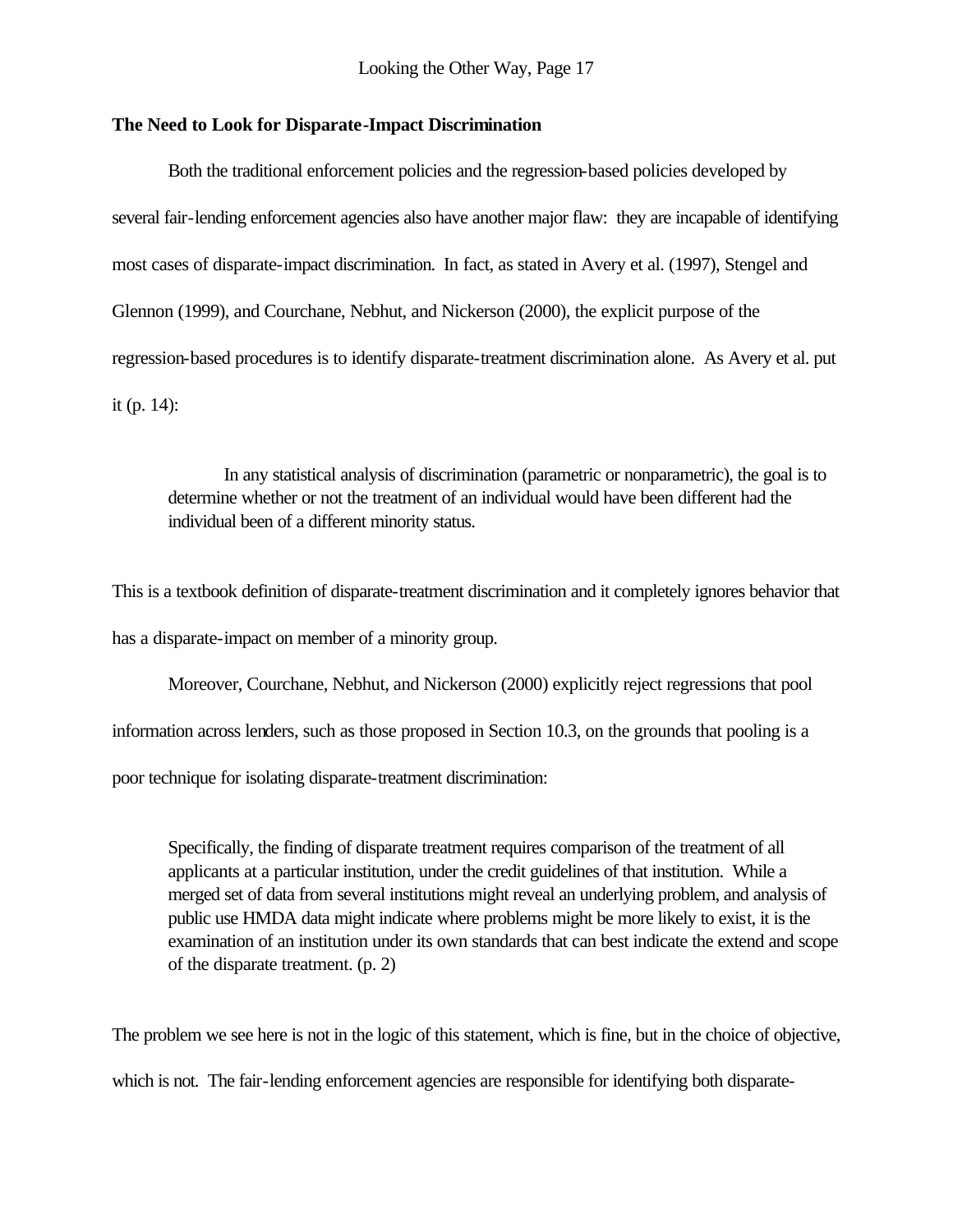treatment and disparate-impact discrimination, and it makes no sense to rely exclusively on methods that, in effect, simply look the other way when confronted with the possibility of disparate-impact discrimination.

As shown by Ross and Yinger (forthcoming), disparate-impact discrimination can enter a loanapproval regression in two ways. First, it can show up in the estimated difference in loan approval between minority and white applicants, controlling for credit characteristics, if the regression specification does not exactly accurately reflect a lender's actual underwriting standards. Second, it can show up in the estimated weights for the credit characteristics, and therefore will not be recognized as discrimination in a loan-approval regression.

The first possibility needs to be considered because it helps to show why looking for disparateimpact discrimination is so important. Specifically, an investigator following the Federal Reserve procedures (or a lender responding to them) might be able to reduce apparent discrimination, as indicated by the estimated minority-white difference in loan approval, controlling for credit characteristics, by introducing a lender's idiosyncratic, but illegitimate underwriting standards into the specification of the regression. This step could shift the effect of disparate-impact discrimination from the estimated minority-white difference in loan approval to the estimated weights of individual credit characteristics, where it will not be observed. Thus, the search for the "correct" specification, that is, the specification most accurately portraying a lender's underwriting criteria, a search that is central to the logic of the Federal Reserve's regression procedure, can be seen as a way to ensure that disparateimpact discrimination is ignored.

The problem runs even deeper than this, however. As shown in such a compelling fashion by Buist et al. (1999) and Blackburn and Vermilyea (2001), lenders may be able to hide disparate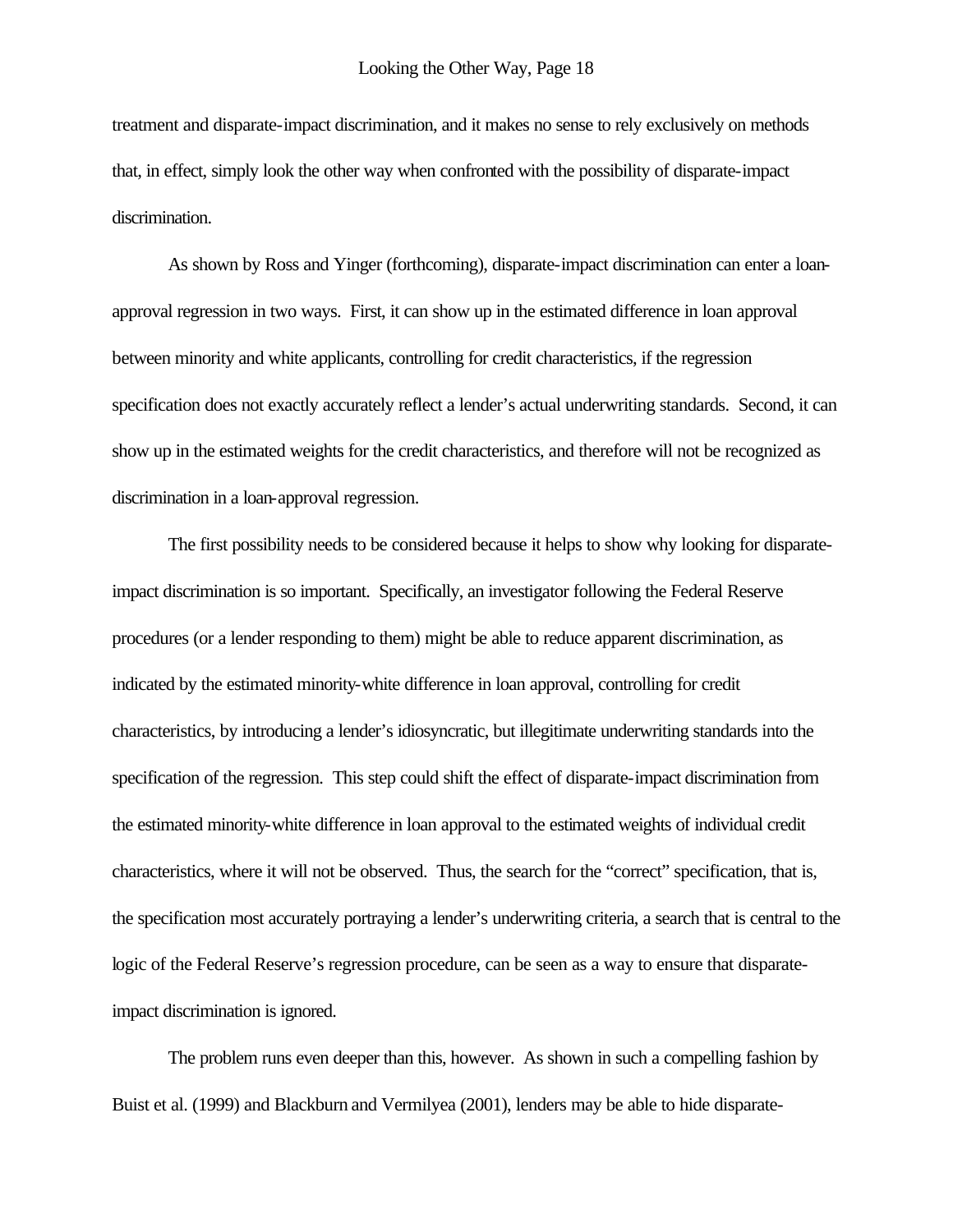treatment discrimination by transforming it into disparate-impact discrimination. In this case, the Federal Reserve's regression procedure could miss discrimination altogether, even when it is severe. Indeed, we believe it is inappropriate — if not irresponsible — for these agencies to use a procedure that violates the FFIEC guide by assuming that disparate-treatment discrimination is the only kind worth looking for.

# **How Can the Fair-Lending Enforcement System Be Improved?**

In our judgment, the current fair-lending enforcement system is seriously inadequate because it is likely to miss some cases of discrimination in loan approval that take the form of disparate treatment and is incapable of identifying loan-approval discrimination that takes the form of disparate-impact.<sup>19</sup>

We propose three steps for eliminating these flaws.

First, the fair-lending enforcement agencies should come up with the resources needed to make certain that they are not missing a large share of existing disparate-treatment discrimination. Multivariate regressions should be employed by all these agencies; these methods based on virtually complete information; and loan file reviews should be treated as a method for improving, not overruling, regression analysis.

Second, these agencies should conduct loan-approval regressions based on applications submitted to a large sample of lenders. These regressions should recognize the complexity of underwriting standards and the possibility that these standards vary systematically across lenders based on their loan portfolios. This tool makes it possible to estimate the extent of discrimination by each lender in the sample, regardless of whether that discrimination takes the form of disparate impact or of disparate treatment. Moreover, because it is based on a large sample, this tool provides precise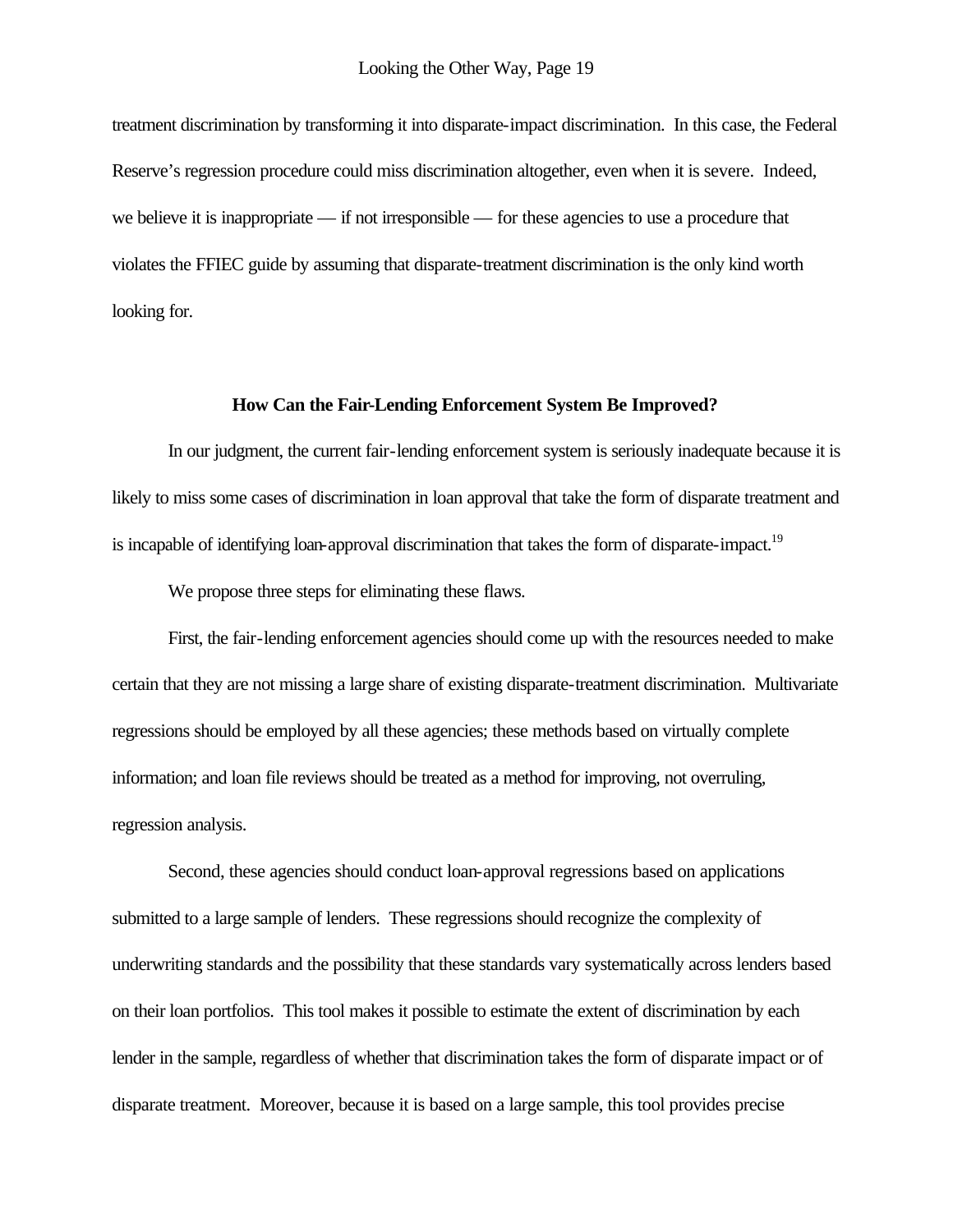estimates of the weights placed on a wide range of underwriting variables, yields an estimate of discrimination even for lenders that are too small for current regression procedures, and eliminates the arbitrary separation of lenders based on the agency that regulates them. In short, this tool provides the best possible lender-specific estimates of discrimination that are available without loan-performance information and is an ideal way to determine if there is a prima facie case for discrimination by any lender in the sample.

As before, a lender should of course be allowed to build a business-necessity defense. In this case, however, a lender cannot mount such a defense by adding its own idiosyncratic underwriting criteria to a loan-approval regression. Not only can a lender hide intentional discrimination by manipulating its underwriting weights, but, as shown earlier, these weights may reflect discrimination even if they are based on an apparently group-neutral analysis of loan performance. Instead, a lender cannot defend the underwriting weights it uses on business necessity grounds unless it can demonstrate that these weights do a better job of predicting loan performance (as measured, say, by loan default) than the weights implied by the enforcement agency's regression. Following the non-discrimination test developed earlier, this demonstration must apply **within** each ethnic group, not to all groups combined.

Third, the fair-lending enforcement agencies should implement a performance-based analysis of loan-approval decisions to supplement the first tool. This second enforcement tool requires an enforcement agency to estimate a model of the factors that determine loan default or some other measure of loan performance, which is the type of model on which an automated underwriting system is based. More specifically, this tool compares the minority composition of the applications that have the highest predicted loan performance based on this loan-performance model with the minority composition of the applications a lender actually approves.<sup>20</sup> Discrimination exists if significantly more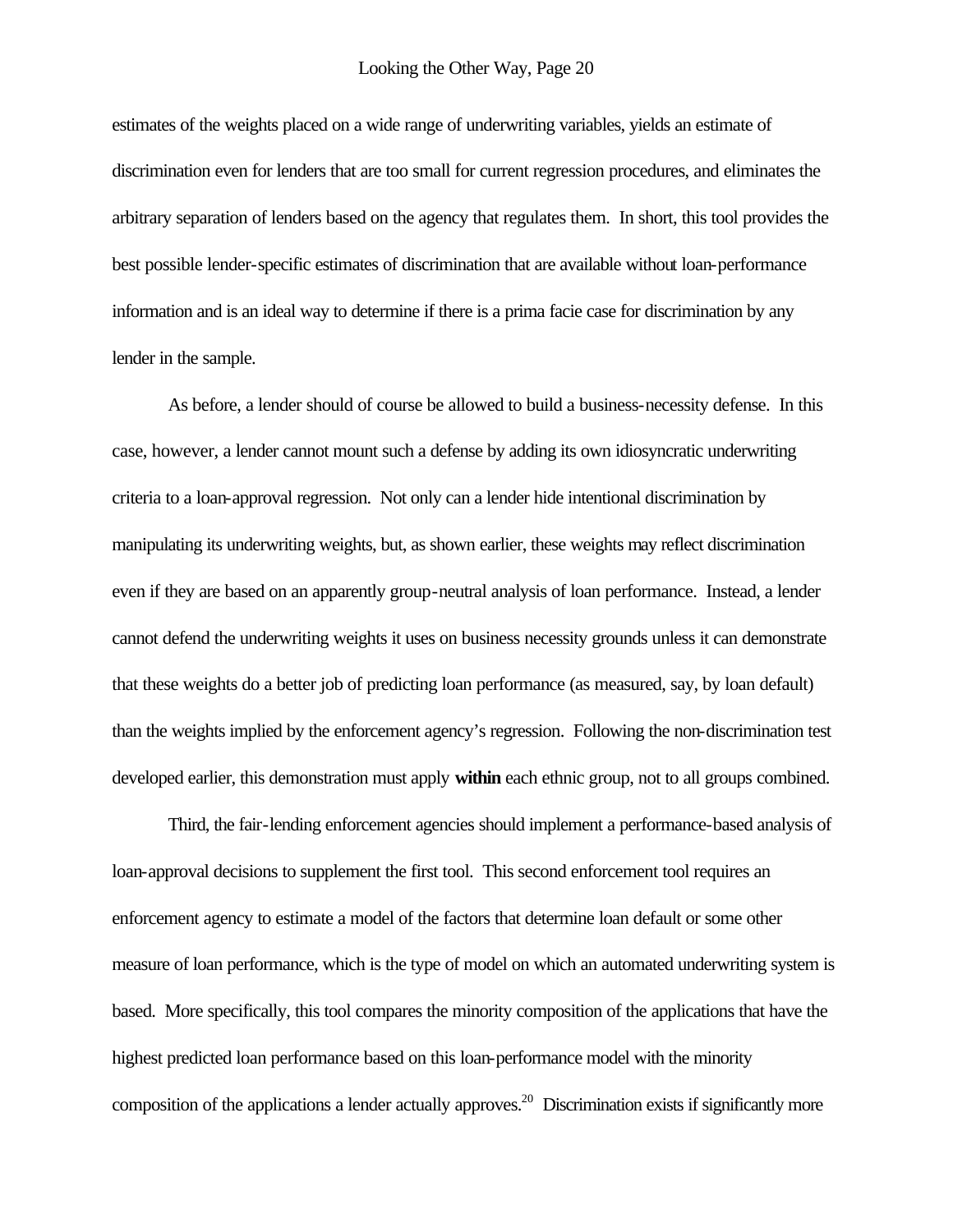minority applications would be approved on the basis of the agency's predicted performance than are actually approved on the basis of the lender's underwriting standards.

This tool requires information on loan performance and on credit characteristics for a large sample of loans, which the fair-lending agencies have, so far, been reluctant to obtain, even though they have the power to do so. However, it does not require the investigator to know the formulas behind a lender's underwriting standards or credit scores, which may be considered proprietary. This tool, like the previous one, captures both disparate-impact and disparate-treatment discrimination but cannot tell them apart.

This tool would yield more precise answers about discrimination than the first tool, but it would obviously be more costly to implement. Loan performance is observed by the institution servicing a loan, which may not be the same as the institution that issued the loan. To examine discrimination in underwriting, therefore, regulators must develop procedures that link loan performance information with information about the issuing lender. These issues arise even for large lenders who originate and then continue to service many loans. After all, these lenders also sell some of their loans on the secondary market and the sample of loans they retain is not a random sample of the loans they originate.

To build a business-necessity defense in this case, a lender would have to show that his underwriting weights are derived from a loan-performance model that does a better job of predicting within-group loan performance than does the model estimated by regulators. If an enforcement agency has made a prima facie case for discrimination and the lender cannot supply an alternative loanperformance model that meets this non-discrimination test, then the third part of a disparate-impact case is automatically satisfied. Under these circumstances, the loan-performance model estimated by the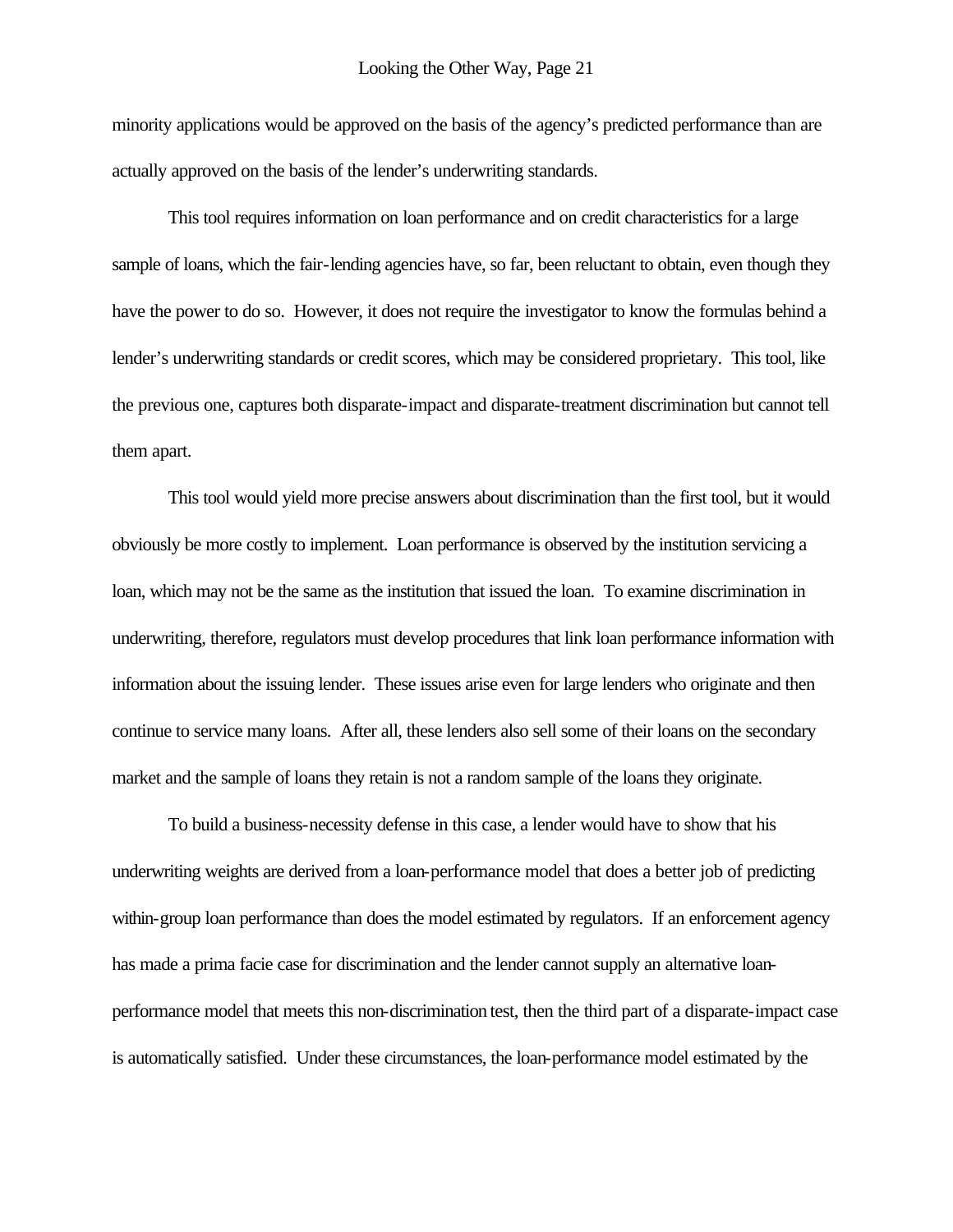enforcement agency provides an alternative underwriting scheme that meets the lender's legitimate business objectives without any discrimination.

Although our second and third recommendations would require lenders to provide information from their loan files, they are designed, in part, to protect lenders from unwarranted charges of discriminatory behavior. Recall that we recommend stringent standards for establishing a prima facie case for disparate-impact discrimination, based on a multivariate procedure. Regulators should make it clear that the selection of a lender for further investigation does not imply that the regulator has already built a prima facie case for discrimination by that lender. Just as an income-tax audit does not imply that a taxpayer has cheated on his taxes, a lending investigation does not imply that a lender has practiced discrimination. Instead, a lender is charged with discrimination only if a statistical procedure finds a minority-white disparity after controlling for all legitimate underwriting variables. With these procedures, a lender who does not discriminate has nothing to worry about.

Despite their unique ability to collect the relevant data, the fair-lending enforcement agencies have decided not to provide the public with any credible evidence on the current extent of discrimination in mortgage underwriting. As in the case of fair-lending enforcement, they apparently favor looking the other way. Consequently, neither we nor anyone else knows how much of this discrimination still exists. According to the best available evidence, however, extensive underwriting discrimination existed in 1990 and there is no more recent evidence to show that this discrimination has gone away. Moreover, black and Hispanic households continue to have homeownership and loan-approval rates that are far below the rates attained by white households, even after controlling for income and other factors (Gyourko, Linneman, and Wachter, 1999).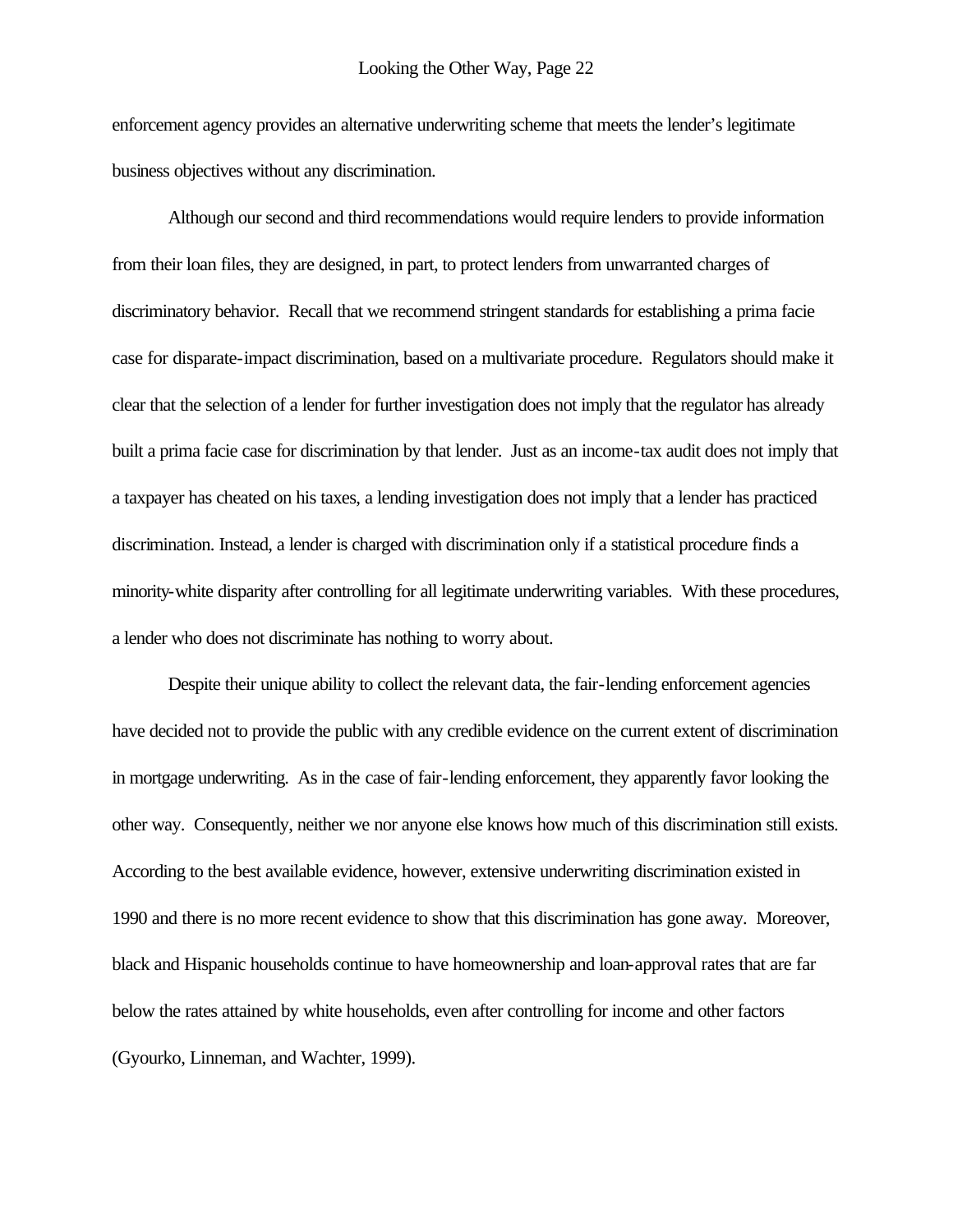Under these circumstances, this nation cannot begin to live up to the important principles embodied in its fair-lending laws without actively searching for mortgage discrimination in all its possible forms using the most accurate tools possible. The current fair-lending enforcement system does not even come close to meeting this standard.

It does not have to be this way. More comprehensive and accurate enforcement tools that build on a large body of scholarly research and are consistent with legal standards are readily available. We strongly urge the fair-lending enforcement agencies to make these tools a regular part of their enforcement activities. We also urge interested citizens, community groups, academics, lenders and other participants in the mortgage market, and public officials to work for improvements in the fairlending enforcement system. Every American household should be able to enter the mortgage market feeling confident that it will not encounter discrimination.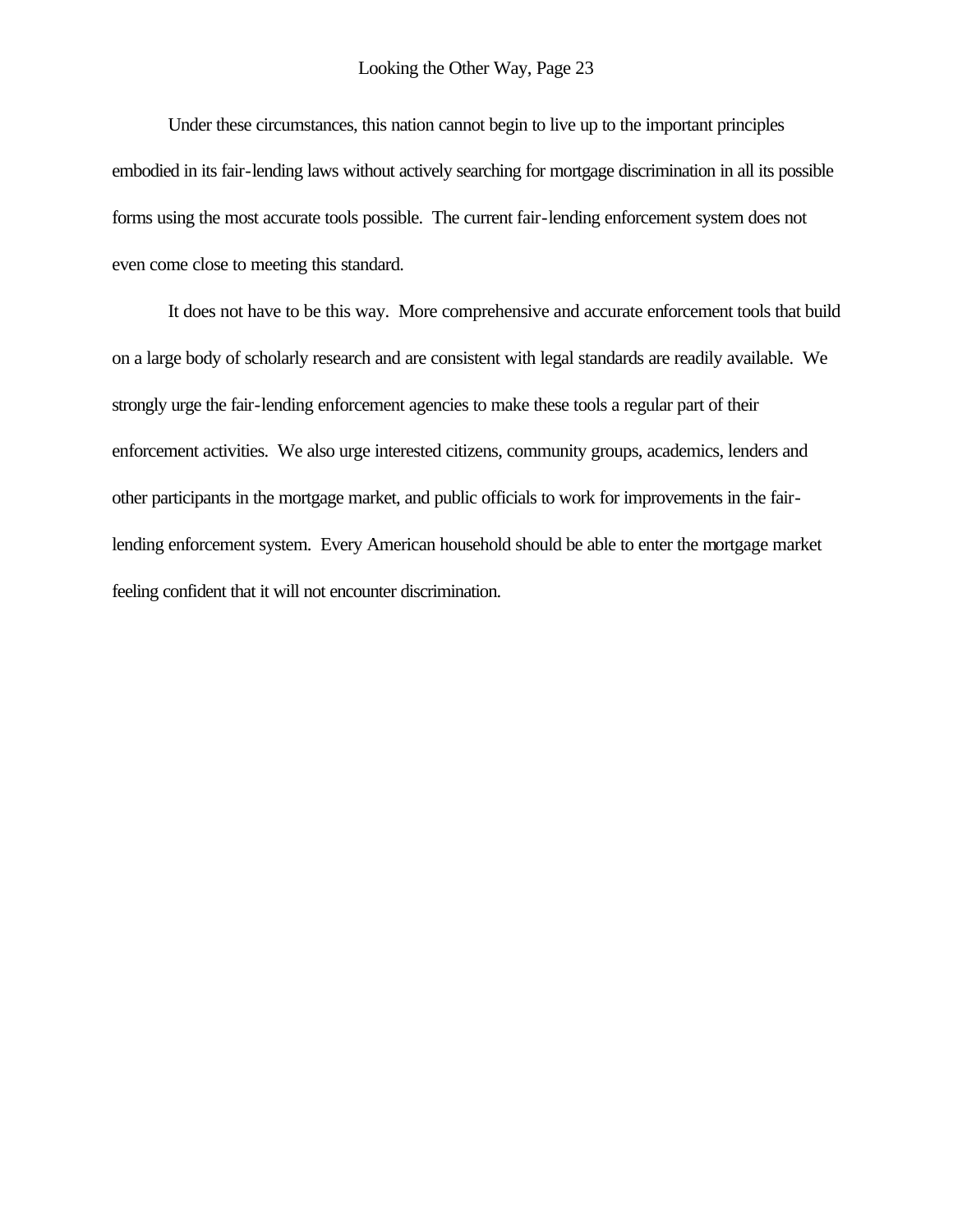## **Endnotes**

<sup>1</sup>This policy brief is based on Ross and Yinger (forthcoming).

<sup>2</sup>FaHA and ECOA also prohibit "redlining," defined as unfavorable actions by a lender toward loans involving properties in neighborhoods where members of a protected class are located. Redlining is not considered in this policy brief.

<sup>3</sup> U.S. Code Title 15, Chapter 41, Section 1691.

l

<sup>4</sup>Nondepository lenders obtain mortgage capital from investors in the secondary mortgage market, instead of from deposit. These investors want to receive their income in the form of mortgage interest payments. See the citations in note 14.

<sup>5</sup>For a more detailed discussion of the enforcement duties of these two agencies, see Schwemm (1994) or Yinger (1995).

<sup>6</sup>A fifth reason, which is too technical for full discussion in this policy brief, is that discrimination may be profitable, and therefore may not be eliminated by competition. For more on this view, see Ferguson and Peters (2000), Longhofer and Peters (1998), and Ross and Yinger (forthcoming).

 $<sup>7</sup>$ Avery et al. (1996) discuss several other HMDA results that are consistent with, but do not prove, the existence of</sup> discrimination.

<sup>8</sup>See FFIEC (2001b), which is the source of all the numbers in this paragraph. The pre-1995 HMDA data are not comparable to data for 1995 and later years. See Scheessle (1998).

<sup>9</sup>Munnell et al. also explored a wide range of alternative specifications for their estimating equation and found that their result was remarkably robust to these changes.

 $10$ Several scholars have also argued that Munnell et al. should have looked at loan defaults, not loan approvals. Ross and Yinger (forthcoming) examine this argument in detail and show that it is not correct.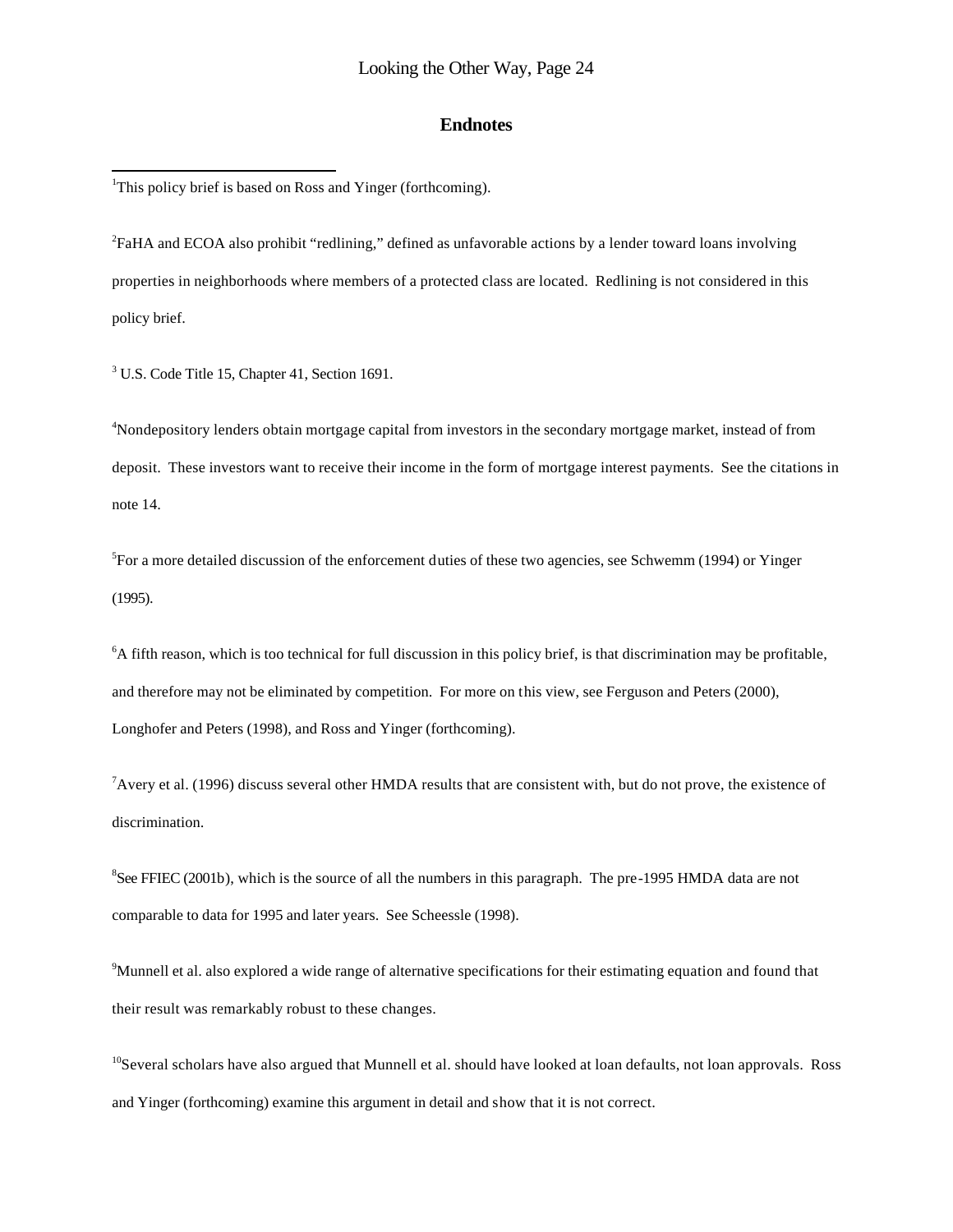l

 $11$ The federal fair-lending agencies have the authority to collect the information needed to replicate this study but they have not done so. This lack of replication is itself a powerful indictment of these agencies. In our judgment, one of the principal responsibilities of any civil-rights enforcement agency is to educate the public on the magnitude of the problem.

<sup>12</sup>The trends in the HMDA data do not, of course, prove that discrimination remains at its 1990 level. In principle, a decline in discrimination since 1990 could have been accompanied by a deterioration in the relative creditworthiness of black and Hispanic applicants. We know of no evidence, however, that this type of deterioration has taken place.

 $13$ Because of this possibility, civil rights laws that only cover disparate-treatment discrimination have an enormous loophole.

 $14$ Both Buist et al. (1999) and Blackburn and Vermilyea (2001) interpret their results as evidence that one cannot tell whether lenders practice disparate-treatment discrimination, practice disparate-impact discrimination, or simply use different underwriting standards on legitimate business grounds. As explained earlier, however, Ross and Yinger (forthcoming) rule out the third possibility (using the same data as Buist et al.). Moreover, Blackburn and Vermilyea show that inter-group differences in loan approval are explained by across-lender differences in the definitions of underwriting variables, not in the weights placed on common underwriting variables. (For example, one lender might have special rules for mortgages with a loan-to-value ratio, LTV, above 0.90, whereas another might use an LTV cutoff of 0.95.) It seems unlikely that these idiosyncratic differences in definitions are justified by a link to performance data, which would be required for a business-necessity defense.

 $15$ The increased reliance on automated underwriting is related to several other trends, including a trend toward "unbundling" various mortgage services, the emergence of mortgage bankers, and the growth of the secondary mortgage market. See Follain and Zorn (1990), LaCour-Litttle (2000), Lea (1996), Ross and Yinger (forthcoming), and Van Order (2000).

 $16$ The actual statistical procedures are considered proprietary and are not released, but the available descriptions of the schemes never mention group membership variables.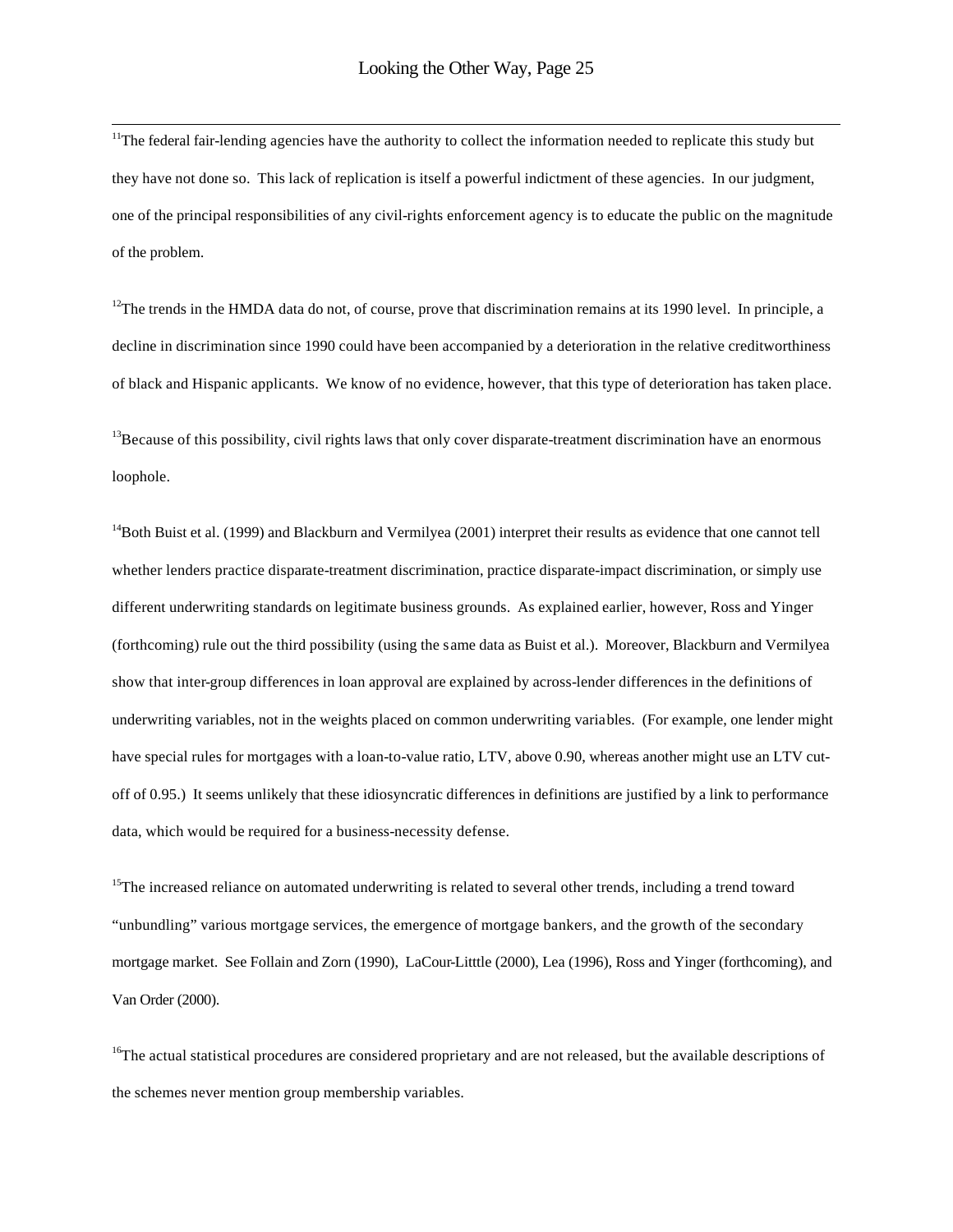$17$ In technical terms, this is an example of omitted variable bias in a regression analysis. See Ross and Yinger (forthcoming).

l

<sup>18</sup>Several other weaknesses of the current enforcement system are discussed in Ross and Yinger (forthcoming).

<sup>19</sup>The fair-lending enforcement system could also do a better job preventing discrimination in lender actions other than loan approval, such as loan pricing. See Ross and Yinger (forthcoming).

<sup>20</sup>If a lender has approved *A* applications, then this test compares the minority composition of approved loans with that of the *A* highest-ranking applications according to the enforcement agency's loan-performance model. See Ross and Yinger (forthcoming).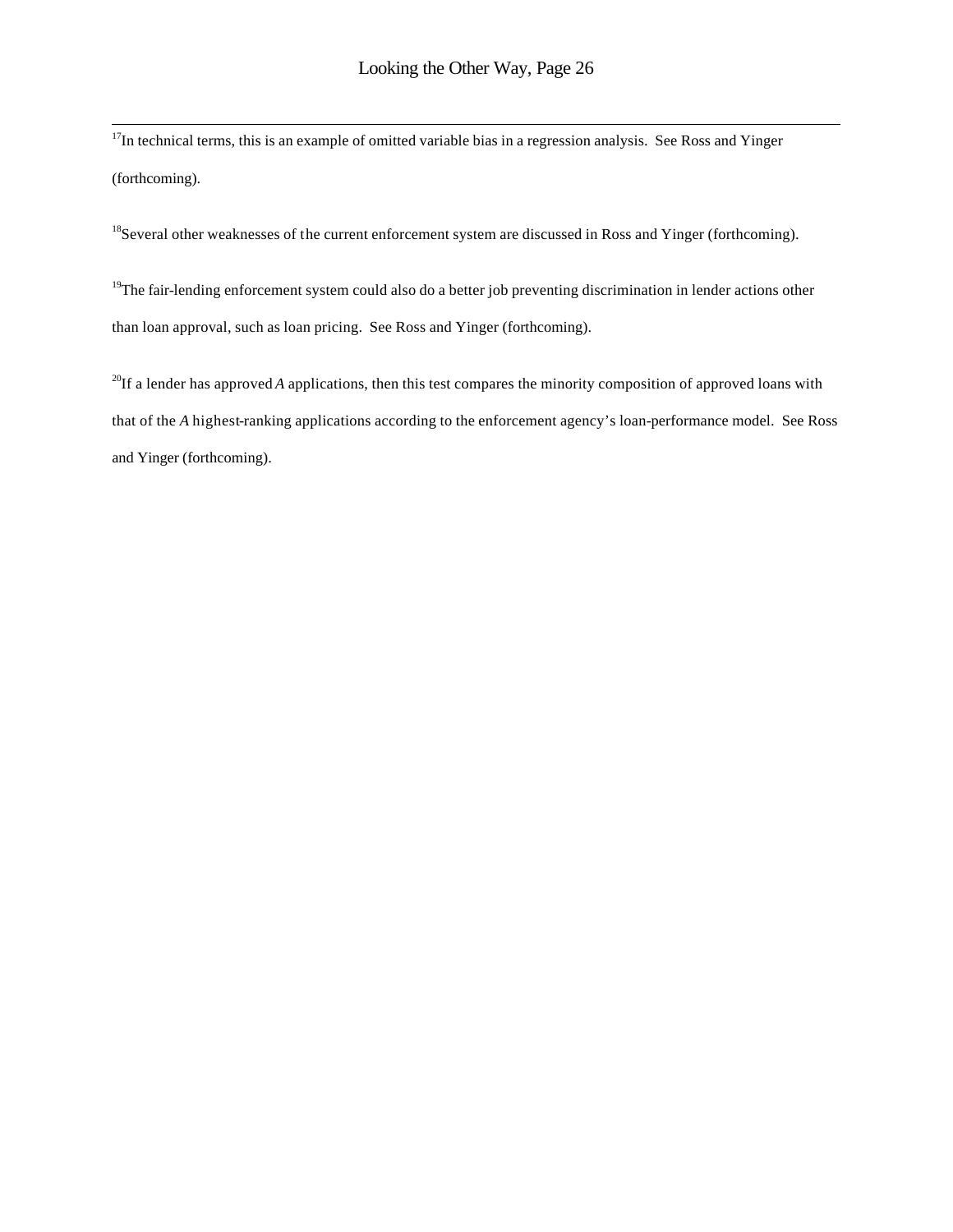## REFERENCES –Looking the Other Way

- Avery, Robert B., Raphael W. Bostic, Paul S. Calem, and Glenn B. Canner. 2000. "Credit Scoring: Statistical Issues and Evidence from Credit-Bureau Files," *Real Estate Economics,* 28 (Fall): 523-547.
- Avery, Robert B., Patricia E. Beeson, and Paul D. Calem. 1997. "Using HMDA Data as a Regulatory Screen for Fair Lending Compliance." *Journal of Financial Services Research,* 11 (April): 9-42.
- Avery, Robert B., Raphael W. Bostic, Paul S. Calem, and Glenn B. Canner. 1996. "Credit Risk, Credit Scoring, and the Performance of Home Mortgages." *Federal Reserve Bulletin,* 82 (July): 621-648.
- Blackburn, McKinley, and Todd Vermilyea. 2001. "Racial Discrimination in Home Purchase Mortgage Lending Among Large National Banks." Unpublished manuscript.
- Buist, Henry, Peter Linneman, and Isaac F. Megbolugbe. 1999. "Residential Lending Discrimination and Lender Compensation Policies," *Journal of the American Real Estate and Urban Economics Association,* 27 (Winter): 695-717.
- Calem, Paul S., and Glenn Canner. 1995. "Integrating Statistical Analysis into Fair Lending Exams: The Fed's Approach." In Anthony M. Yezer, editor, *Fair Lending Analysis: A Compendium of Essays on the Use of Statistics*  (Washington, D.C.: American Bankers Association), pp. 117-126.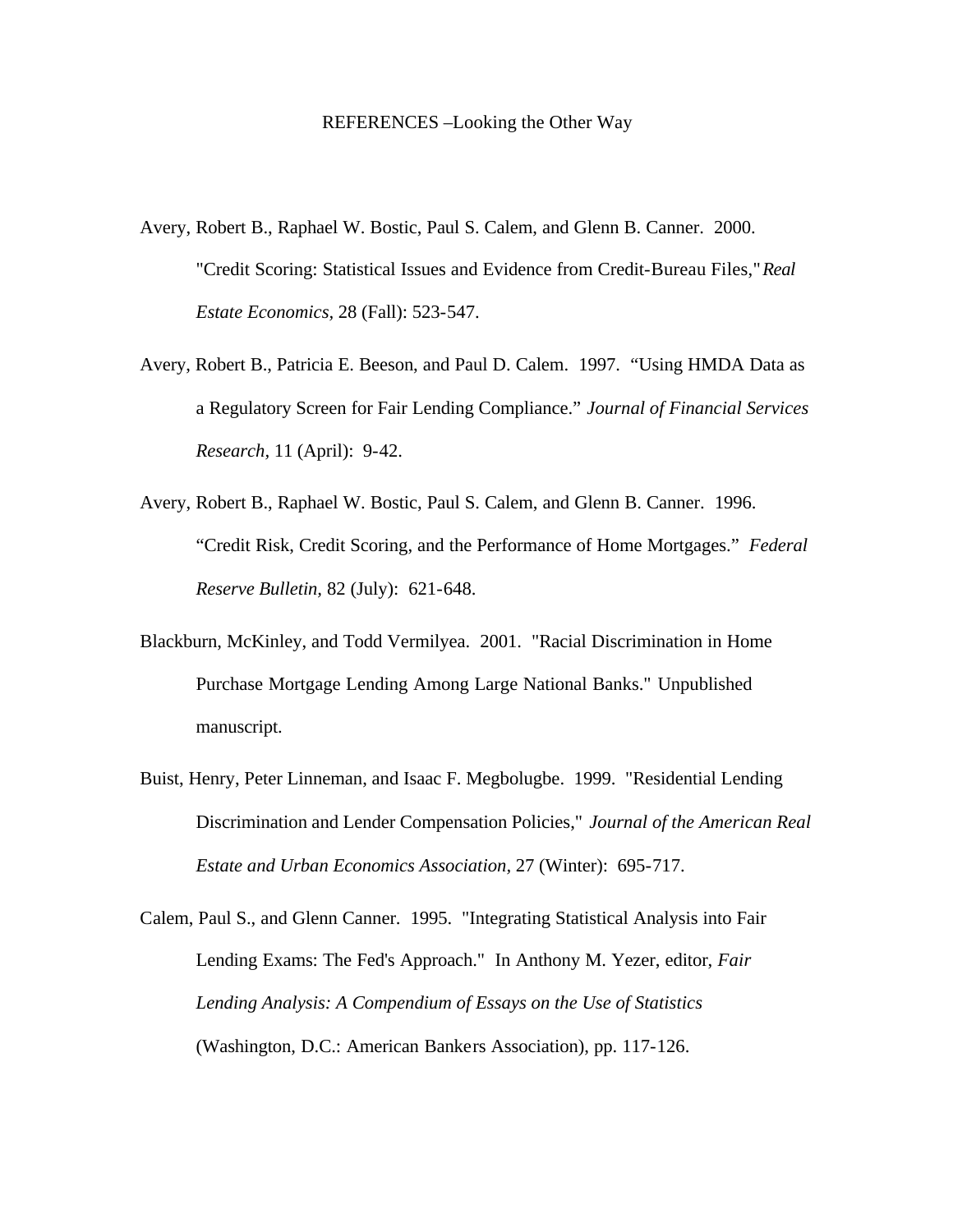- Calem, Paul S., and Stanley D. Longhofer. 2000. "Anatomy of a Fair-Lending Exam; The Uses and Limitations of Statistics." Unpublished Manuscript, March.
- Carr, James. H., and Isaac F. Megbolugbe. 1993. "The Federal Reserve Bank of Boston Study on Mortgage Lending Revisited." *Journal of Housing Research,* 4(2): 277- 313.
- Courchane, Marsha, David Nebhut, and David Nickerson. 2000. "Lessons Learned: Application of Statistical Techniques to Fair Lending Compliance Examinations." Unpublished manuscript.
- Federal Financial Institutions Examination Council. 2001a. "Annual Report, 2000." Washington, D.C.: By the Author. Available through http://www.ffiec.gov
- Federal Financial Institutions Examination Council. 2001b. "FFIEC HMDA Aggregate National Reports." Washington, D.C.: By the Author. Available through http://www.ffiec.gov
- Federal Financial Institutions Examination Council. 1999. "Interagency Fair Lending Examination Procedures." Washington, D.C.: By the Author. Available through http://www.ffiec.gov
- Ferguson, Michael F., and Stephen R. Peters. 2000. "Is Lending Discrimination Always Costly?" *Journal of Real Estate Finance and Economics,* 21 (July): 23-44.
- Follain, James R., and Peter M. Zorn. 1990. "The Unbundling of Residential Mortgage Finance." *Journal of Housing Research,* 1(1): 63-89.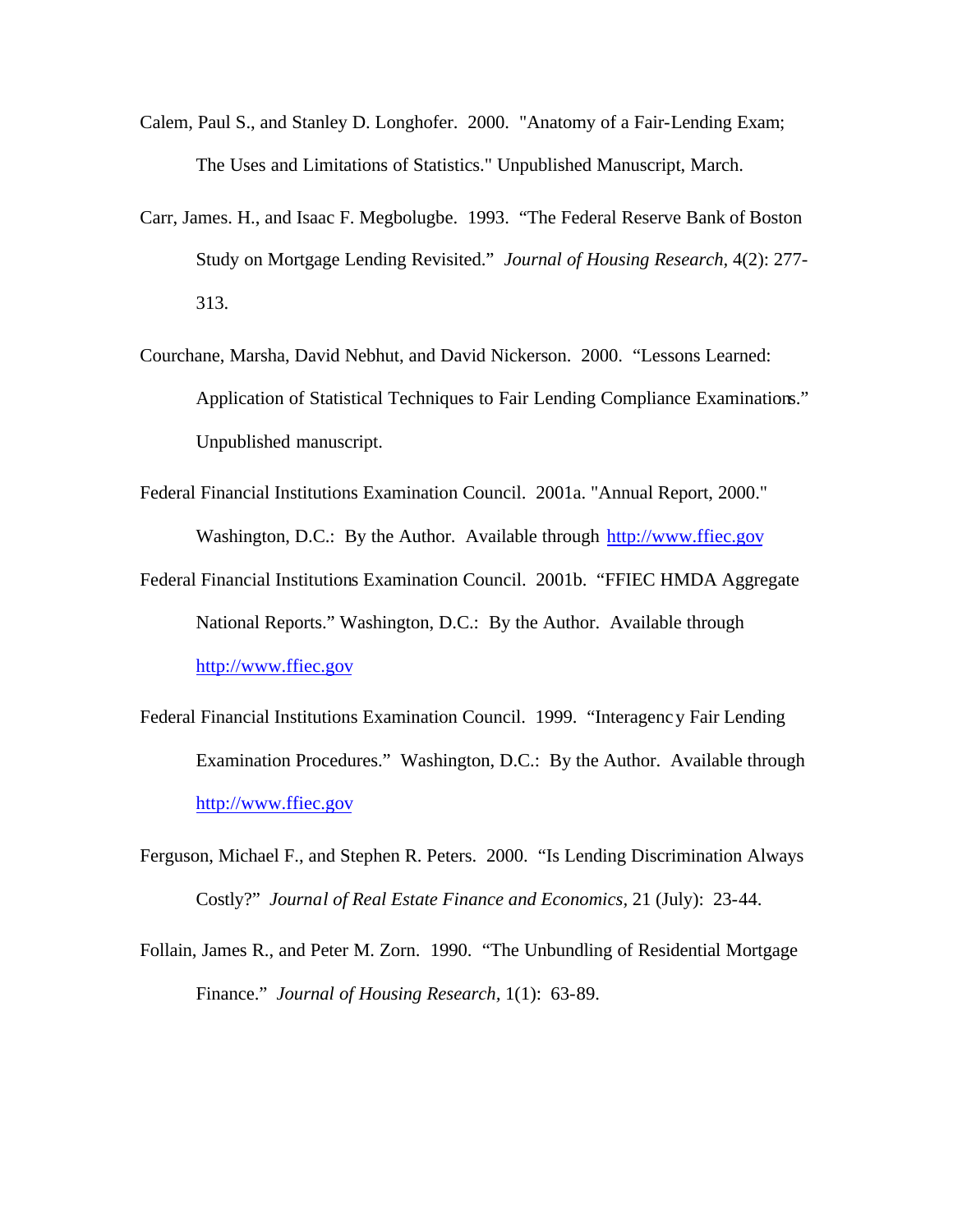- Glennon, Dennis, and Mitchell Stengel, 1994 "An Evaluation of the Federal Reserve Bank of Boston's Study of Racial Discrimination in Mortgage Lending." Working Paper. Washington, DC: Office of the Comptroller of the Currency.
- Gyourko, Joseph, Peter Linneman, and Susan Wachter. 1999. "Analyzing the Relationships among Race, Wealth, and Home Ownership in America." *Journal of Housing Economics,* 8 (June): 63-89.
- LaCour-Little, Michael. 2000. "The Evolving Role of Technology in Mortgage Finance." *Journal of Housing Research* 11 (2): 173-205.
- Lea, Michael J. 1996. "Innovation and the Cost of Mortgage Credit: A Historical Perspective." *Housing Policy Debate,* 7(1): 147-174.
- Longhofer, Stanley D., and Stephen R. Peters. 1998. "Self Selection and Discrimination in Credit Markets." Unpublished manuscript. Cleveland: Research Department, Federal Reserve Bank of Cleveland, April.
- Lundberg, Shelly J. 1991. "The Enforcement of Equal Opportunity Laws under Imperfect Information: Affirmative Action and Alternatives." *The Quarterly Journal of Economics,* 106 (February): 309-326.
- Mahoney, Peter E. 1998. "The End(s) of Disparate Impact: Doctrinal Reconstruction, Fair Housing and Lending Law, and the Antidiscrimination Principle." *Emory Law Journal 47* (Spring): 409-525.
- Munnell, Alicia H., et al. 1996. "Mortgage Lending in Boston: Interpreting HMDA Data." *American Economic Review,* 86 (March): 25-53.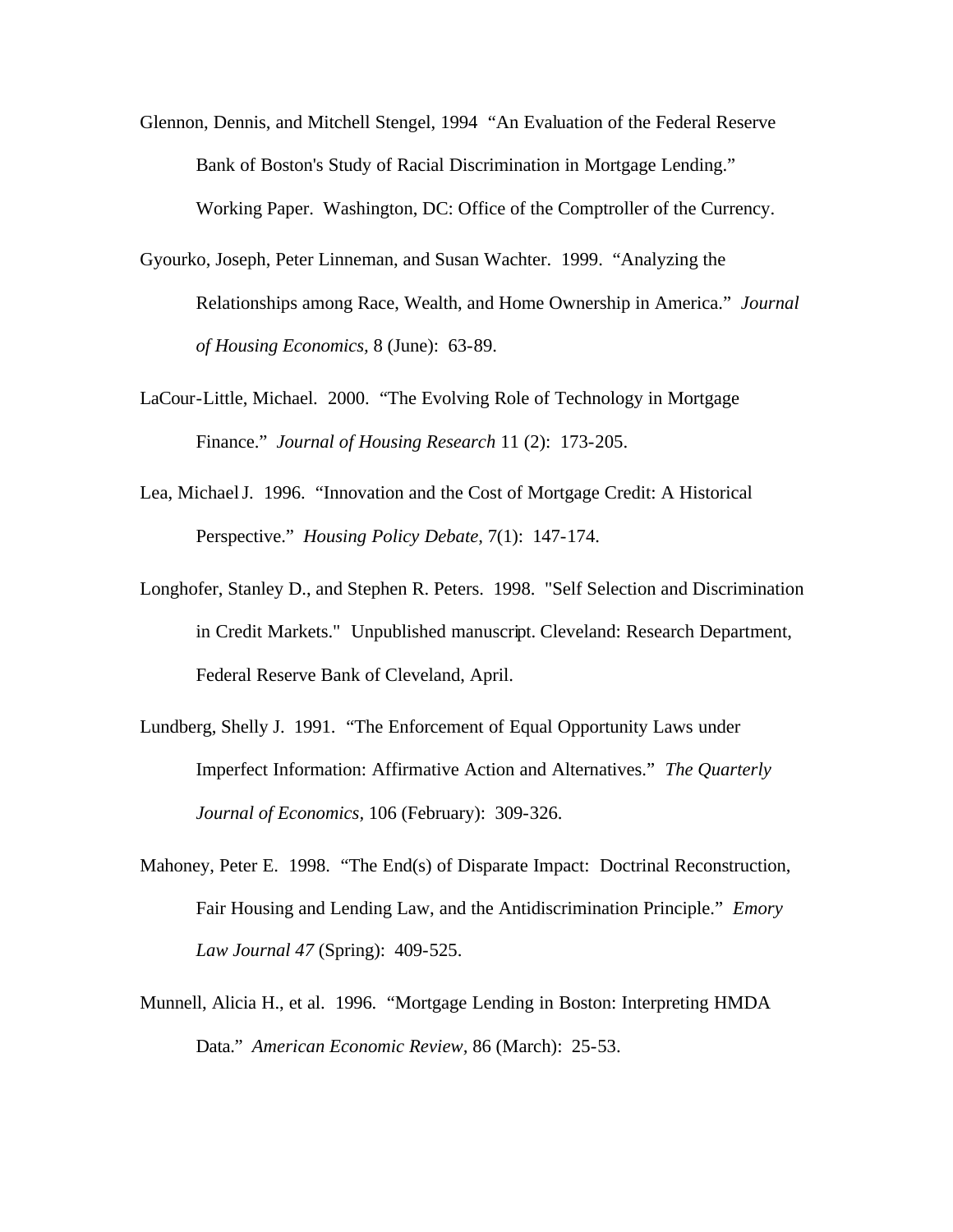- Ross, Stephen, and John Yinger. Forthcoming. The *Color of Credit: Mortgage Discrimination, Research Methodology, and Fair-Lending Enforcement.*  Cambridge, MA: MIT Press.
- Schwemm, Robert G. 1994. *Housing Discrimination: Law and Litigation.* Deerfield, IL: Clark, Boarmdan, Callaghan.
- Scheessele, Randall M. 1998. "HMDA Coverage of the Mortgage Market." Housing Finance Working Papers #HF-007, Washington, DC: U.S. Department of Housing and Urban Development, Office of Policy Development and Research.
- Siskin, Bernard R., and Leonard A. Cupingood. 1996. "Use of Statistical Models to Provide Statistical Evidence of Discrimination in the Treatment of Mortgage Loan Applicants: A Study of One Lending Institution." In John Goering and Ron Wienk, editors, *Mortgage Lending, Racial Discrimination, and Federal Policy*  (Washington, DC: Urban Institute Press), pp. 451-468.
- Stengel, Mitchell , and Dennis Glennon. 1999. "Evaluating Statistical Models of Mortgage Lending Discrimination: A Bank-Specific Analysis," *Real Estate Economics,* 27 (Summer): 299-334.
- U. S. Census Bureau. 2001 "Housing Vacancies and Homeownership Annual Statistics: 2000, http://www.census.gov/hhes/www/housing/hvs/annual00/ann00ind.html.
- Van Order, Robert. 2000. "The U.S. Mortgage Market: A Model of Dueling Charters." *Journal of Housing Research,* 11(2): 233-256.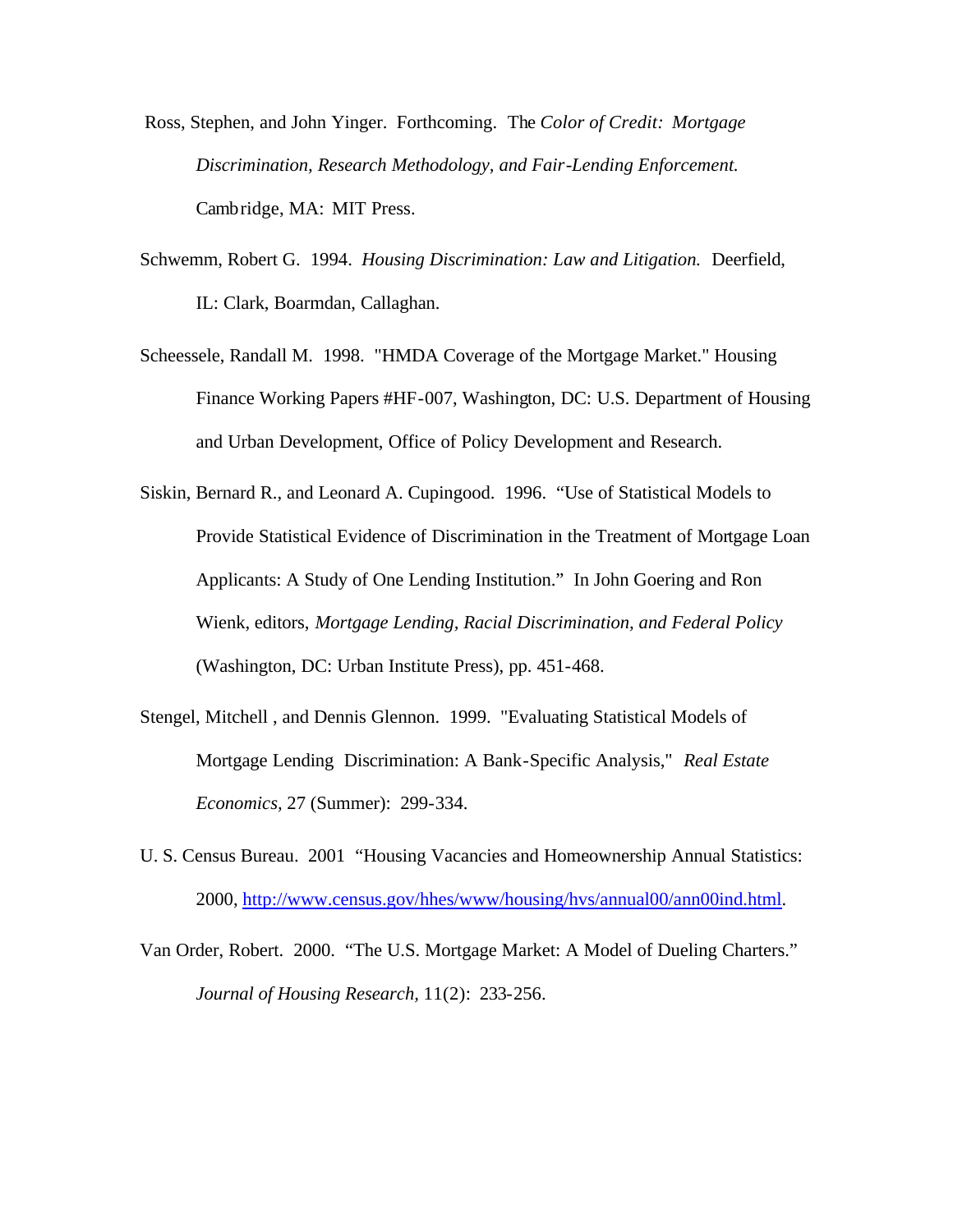- Yezer, Anthony M. 1995. "Editor's Notes." In Anthony M. Yezer, editor, *Fair Lending Analysis: A Compendium of Essays on the Use of Statistics* (Washington, DC, American Bankers Association), pp. iii-vi.
- Yinger, John. 1995. *Closed Doors, Opportunities Lost: The Continuing Costs of Housing Discrimination.* New York: Russell Sage Foundation.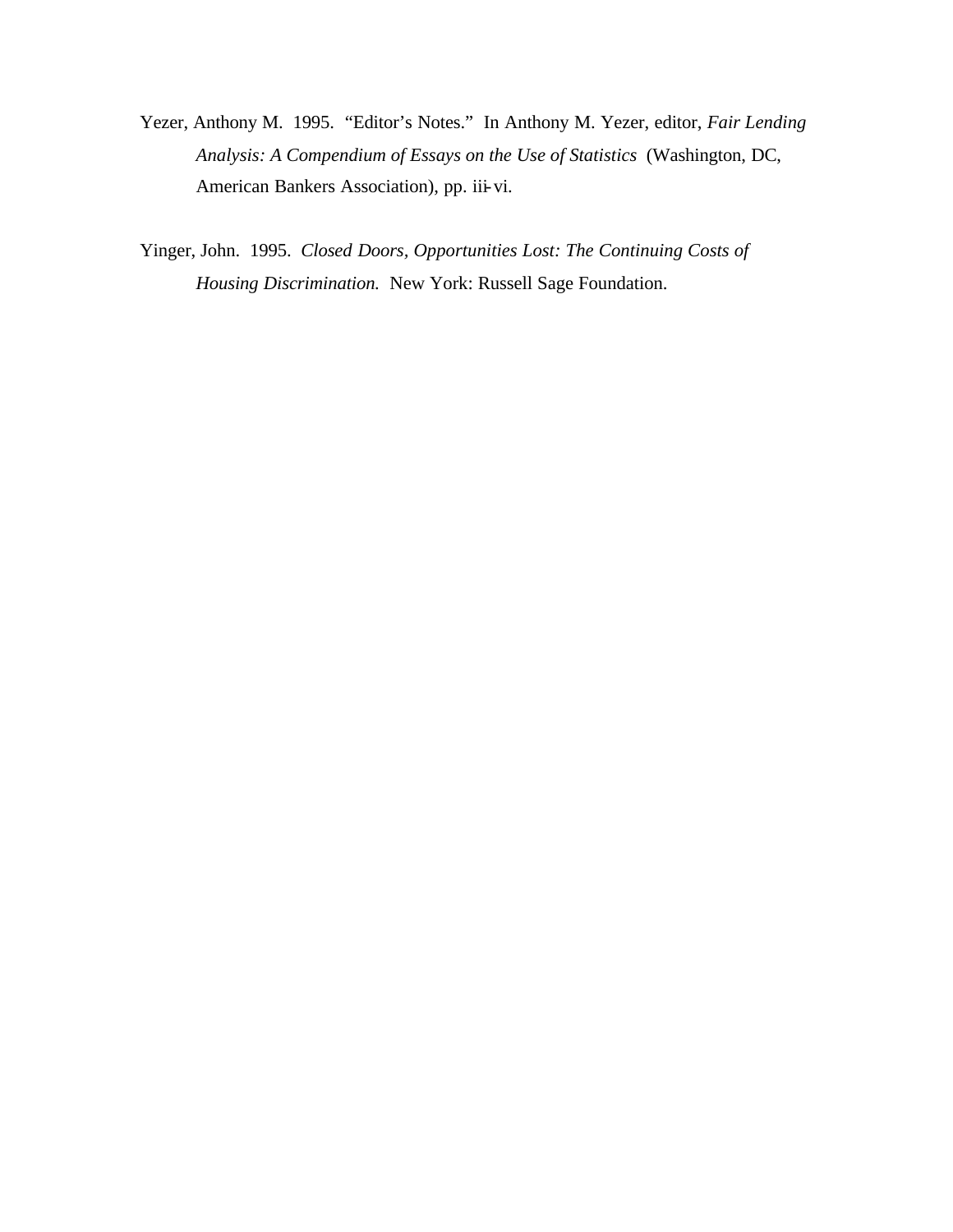

**Figure 1 Homeownership Rates, 1983-2000**